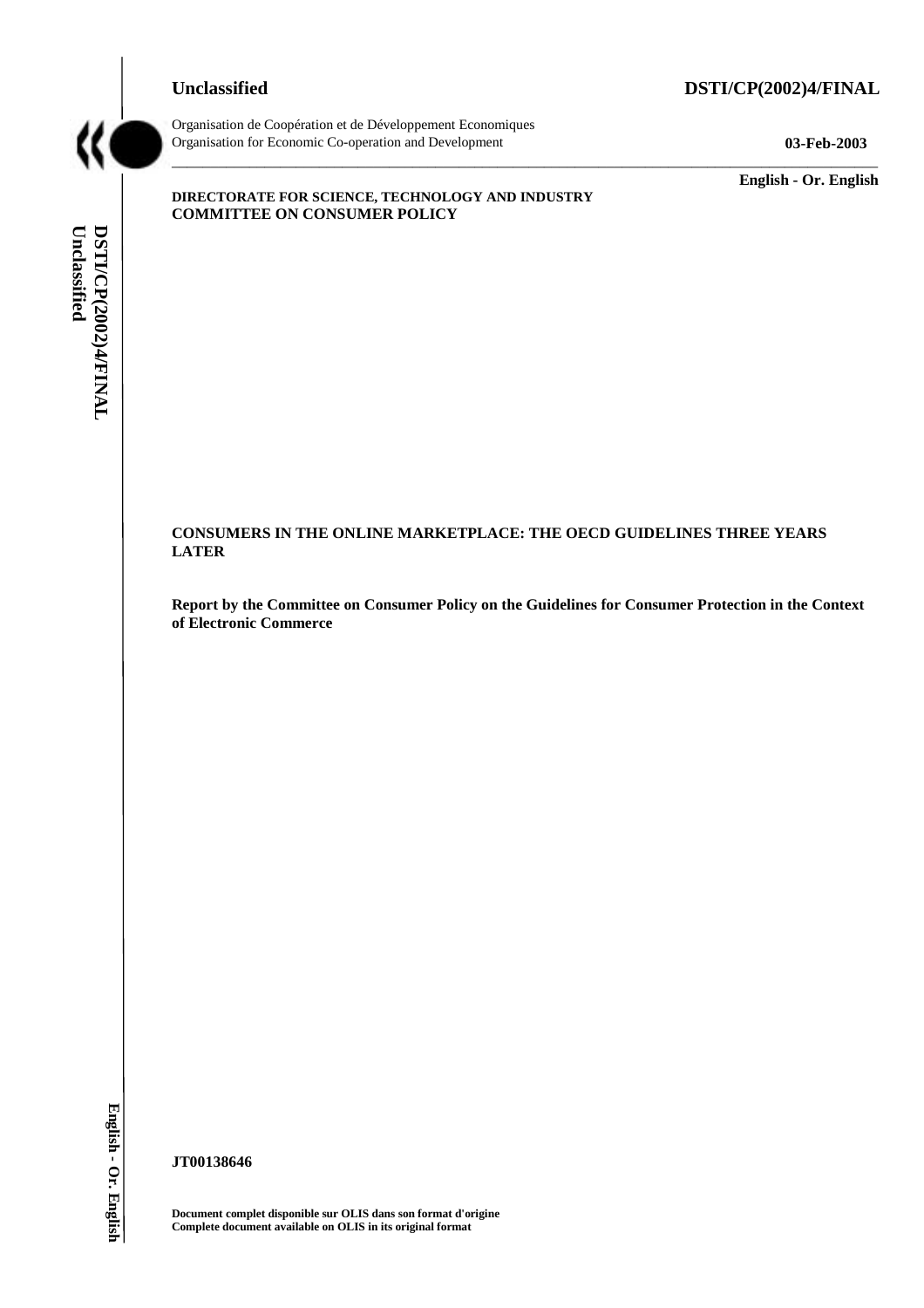### **FOREWORD**

The *OECD Guidelines for Consumer Protection in the Context of Electronic Commerce* (the "Guidelines") set out the core characteristics for effective consumer protection for online business-to-consumer (B2C) transactions. Developed by the Committee on Consumer Policy (CCP), and approved by the OECD Council on 9 December 1999, the Guidelines aim to ensure that consumers are no less protected online than when they buy from their local store or order from a catalogue. They also aim to encourage consumers to take advantage of all tools available to strengthen their position as buyers. In approving the Guidelines, the Council instructed the CCP to exchange information on progress and experiences in implementing the Guidelines and report to the Council in 2002. This report summarises the results of implementation activities in OECD countries and includes in an Appendix a table with selected activities organised on a country-by-country basis. It also touches on the emerging role of consumers in the digital economy, describes a number of initiatives through which the CCP has itself continued to address issues raised in the Guidelines, and identifies several areas that the Committee has singled out for future attention.

The Committee on Consumer Policy agreed to declassify this document by written procedure completed on 29 November 2002. This report is published on the responsibility of the Secretary-General of the OECD.

**Copyright OECD, 2003.** 

**Applications for permission to reproduce or translate all or part of this material should be made to: Head of Publications Service, OECD, 2 rue André-Pascal, 75775 Paris Cedex 16, France.**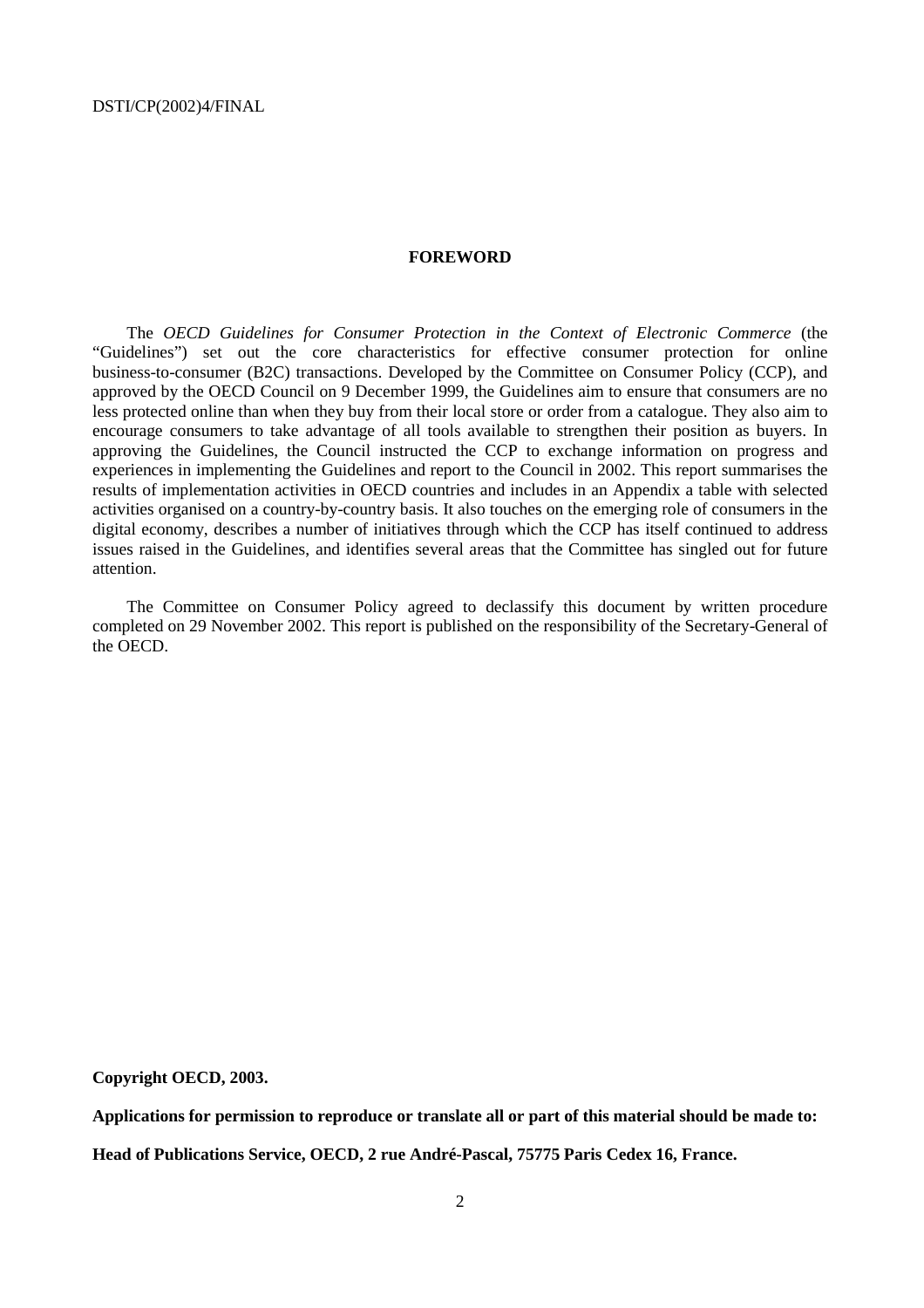$\ensuremath{\mathsf{DSTl/CP}}\xspace(2002)4/\ensuremath{\mathsf{FINAL}}\xspace$ 

### **TABLE OF CONTENTS**

| APPENDIX: SELECTED MEMBER COUNTRY IMPLEMENTATION ACTIVITIES  15 |  |
|-----------------------------------------------------------------|--|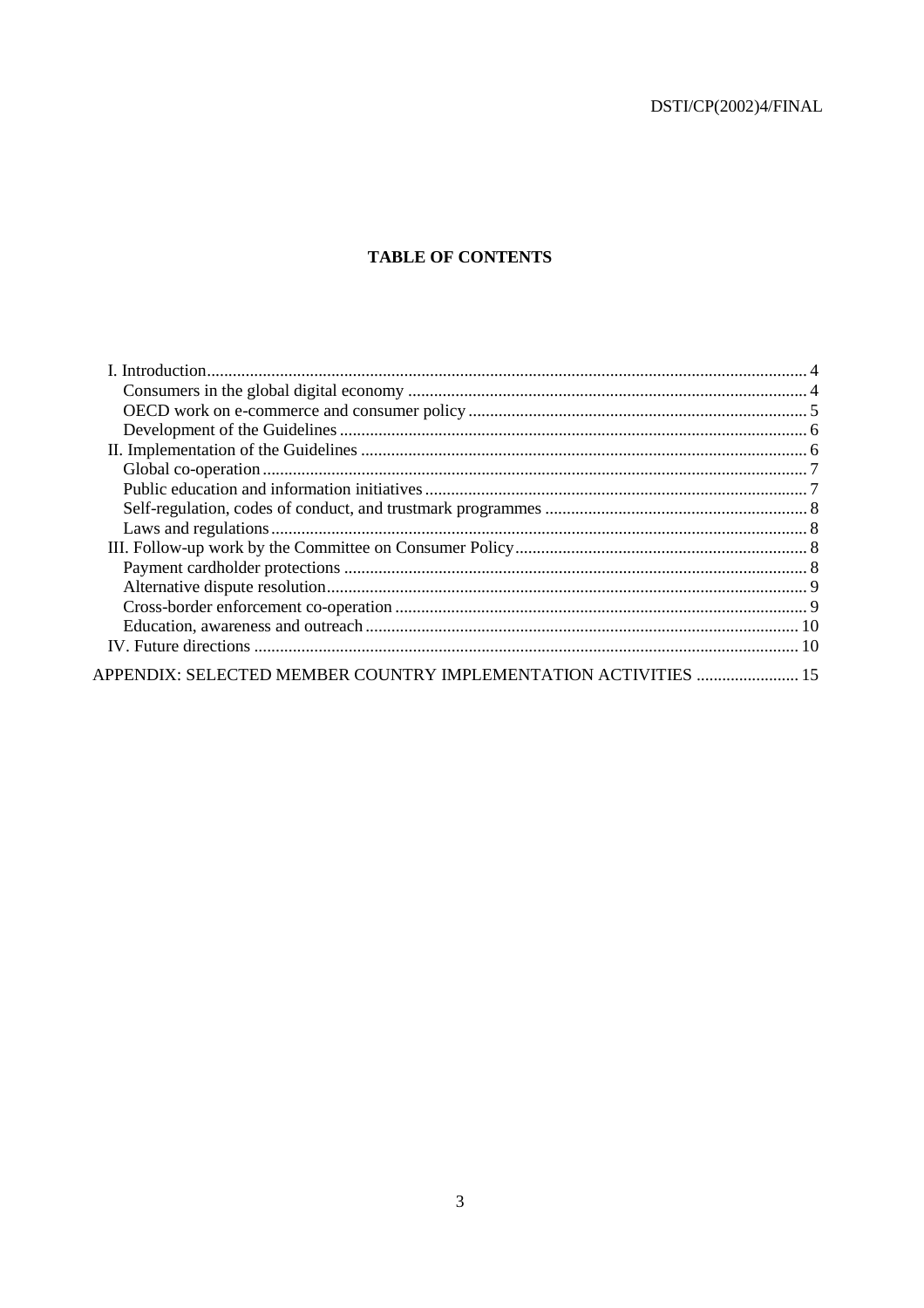### **CONSUMERS IN THE ONLINE MARKETPLACE: THE OECD GUIDELINES THREE YEARS LATER**

### **REPORT TO THE OECD COUNCIL ON THE GUIDELINES FOR CONSUMER PROTECTION IN THE CONTEXT OF ELECTRONIC COMMERCE**

### **I. Introduction**

### *Consumers in the global digital economy*

The three years that have elapsed since the release of the *OECD Guidelines for Consumer Protection in the Context of Electronic Commerce* (the "Guidelines") have seen a gradual evolution in the B2C online marketplace. Much attention has been focussed on the dramatic rise and fall of market valuations for Internet firms and, in the aftermath of the "dot com" crash, it would be easy to overlook the consistently upward pattern of growth in online retail sales. For example, official second quarter 2002 figures for retail e-commerce in the United States are up 24% compared to the same period in 2001 and the 2001 figures were 30% higher than those for  $2000$ .<sup>1</sup> Retail Internet sales for  $2001$  in Norway are up 155% from 2000, and Canada reported an increase of  $67\%$  from  $2000$  to  $2001$ .<sup>2</sup> In the UK, online sales to households increased by  $53\%$  from 2000 to 2001.<sup>3</sup> Unofficial estimates of European consumer spending online suggest a growth rate of 48% in 2001 and 70% in 2000.<sup>4</sup>

Nevertheless, much of the potential for B2C e-commerce has yet to be realised. There may be a number of reasons for this, but an important factor appears to be consumers' continued concerns about shopping online.<sup>5</sup> In January 2002, Consumer WebWatch reported that only three in ten consumers trust Web sites that sell products or services.<sup>6</sup> A July 2001 survey by the Markle Foundation reports that only 36% of individuals believe that they have the same rights and protections when they are on the Internet as when they are not.<sup>7</sup> Research conducted by Consumers International in 2001 suggests that, although the situation is better than in 1999, improvements are still needed in the information provided to consumers on Web sites and in the reliability of order fulfilment.<sup>8</sup>

The concerns identified in opinion surveys have been accompanied by increases in consumer complaints to government agencies about Internet problems. In 2001, consumer complaints about online problems accounted for 41% of all fraud complaints received by Consumer Sentinel, a joint US-Canadian complaint database. The percentage of Internet-related complaints in Consumer Sentinel has risen steadily: from 11% in 1998, to 26% in 1999, to 31% in 2000, to 41% in 2001.<sup>9</sup>

Available data shows the confidence deficit to be exacerbated in the cross-border context. A recent Eurobarameter report showed that only 32% of European consumers feel well protected in a cross-border dispute as compared with 56% when the dispute is domestic.<sup>10</sup> A survey of UK consumers revealed that more than 60% would not engage in cross-border e-commerce with a company they did not already know.<sup>11</sup> Problem areas identified in the consumer complaints filed with econsumer.gov — a new inter-governmental initiative for handling cross-border e-commerce complaints — include merchandise never received, misrepresentations about the product or service, and inability to contact the merchant.<sup>12</sup> The volume of cross-border complaints is also increasing. About 13% of complaints logged in Consumer Sentinel in 2001 had a cross-border element, up from only 1% in 1995. The 15 000 cross-border Consumer Sentinel complaints in 2001 reported some USD 30 million in consumer losses.<sup>13</sup>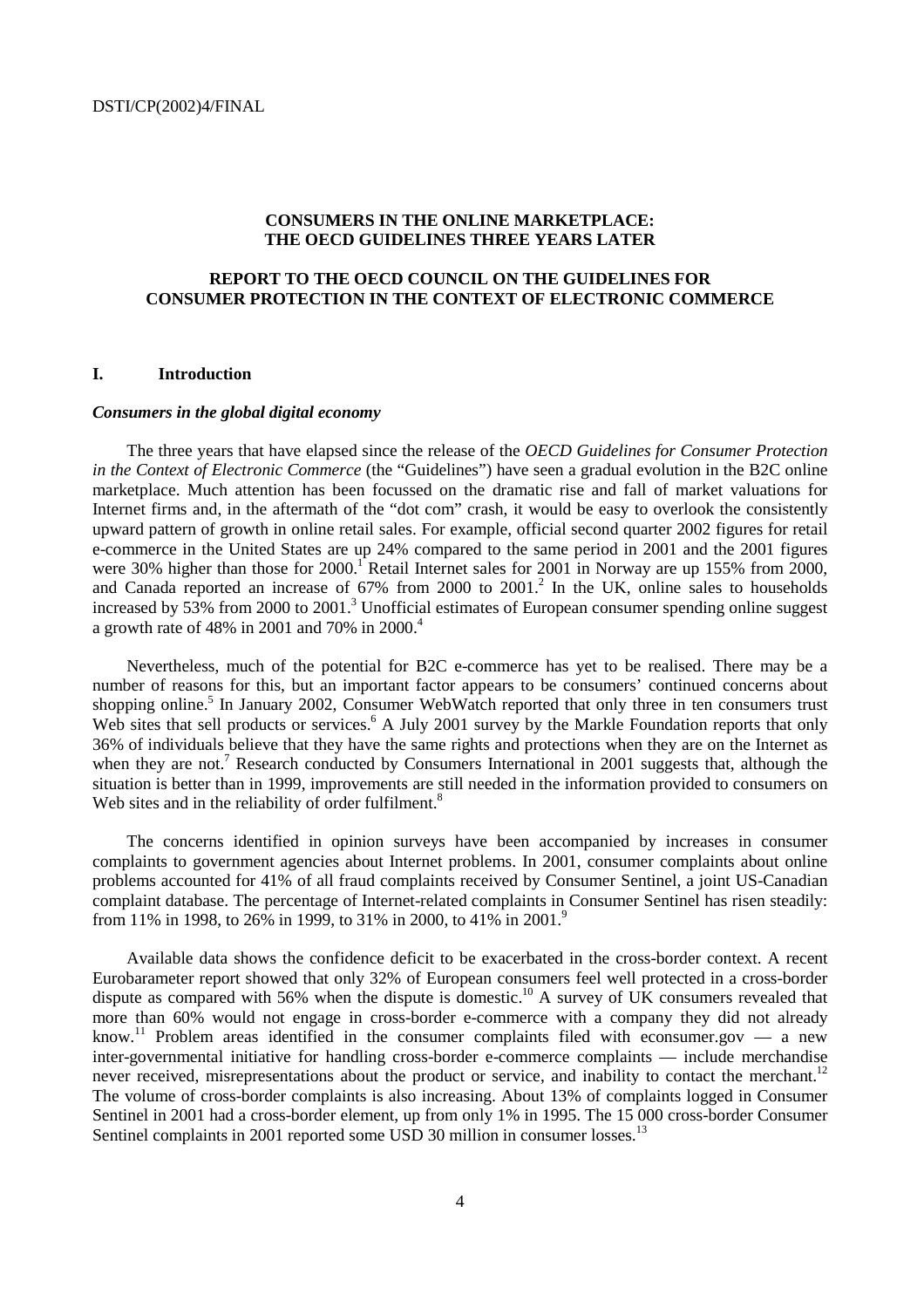Of course, economic data, opinion surveys, and consumer complaints do not provide a complete picture of the impact of e-commerce on the consumer marketplace. Consumers have been exposed to the power of the Internet to provide easier access to more complete product information than is typically available offline. The opportunity to purchase at a distance vastly expands the variety of goods and services potentially available. The convenience of shopping from home is complimented by round-the-clock opening hours. The particular characteristics of the online medium permit consumers to experience individually tailored and personalised treatment from businesses. Some online businesses have responded with mass customisation services (*e.g.* "built to order" computers from dell.com), others offer personally tailored advice about what to buy (*e.g.* "personalised recommendations" from amazon.com), while still others permit direct consumer input into the price charged (*e.g.* "name your own price" service from priceline.com).

The result has been a gradual shift in consumer expectations and an increasingly bottom-up (consumer-demand driven) online marketplace. The changing nature of consumer expectations online should spill over into other aspects of the economy. The new consumer imperative will push businesses online and offline to react more quickly to changing consumer demands, encouraging competition, and rewarding companies that are most successful in meeting these challenges. Taking full advantage of the promises of the digital marketplace, however, requires a high level of consumer trust, and more successful businesses will be those that demonstrate a greater concern for bolstering consumer confidence. The OECD and the Committee on Consumer Policy (CCP) have been engaged since the early days of e-commerce in promoting policies aimed at helping to build that trust. The trust-building imperative, particularly in the cross-border context, is no less compelling today than in those early days. More broadly, the recent economic slowdown in OECD economies serves to illustrate the continued importance of consumer spending – and therefore consumer confidence – to a healthy economy.

### *OECD work on e-commerce and consumer policy*

The OECD's *Action Plan for Electronic Commerce* [SG/EC(98)9/FINAL] was endorsed by Ministers in Ottawa in 1998, and revolves around three themes: building trust for users and consumers; establishing ground rules for the digital marketplace; and enhancing the information infrastructure for electronic commerce. With respect to the first of these themes, Ministers stated their intention to "ensure that consumers who participate in electronic commerce are afforded a transparent and effective level of protection for electronic transactions" through a *Declaration on Consumer Protection in the Context of Electronic Commerce* (Ottawa Declaration) [DSTI/CP(98)12/FINAL]. Recognising that the inherently international nature of the electronic marketplace requires a global approach to consumer protection, the Ottawa Declaration noted the work of the CCP in this area and urged the OECD to produce a set of guidelines to address these issues.

Since 1969, the CCP has brought together consumer policy officials from member country capitals to set the international agenda for addressing the policy challenges arising out of an increasingly global consumer marketplace. The Committee has a mandate to develop principles for an "efficient, transparent, and fair global marketplace for consumers" and mechanisms "for the implementation of these principles and for the effective enforcement of consumer laws in an age of global electronic commerce."14 The CCP remains the only inter-governmental forum that meets regularly to address consumer policy concerns, and there is no comparable venue for addressing the core consumer policy issues that are shaping the global marketplace.<sup>15</sup> The Committee's prior efforts to build consumer trust in the global marketplace and its inclusive working methods (side by side with business and consumer groups) equipped it well for the task of developing guidelines for consumer protection online.16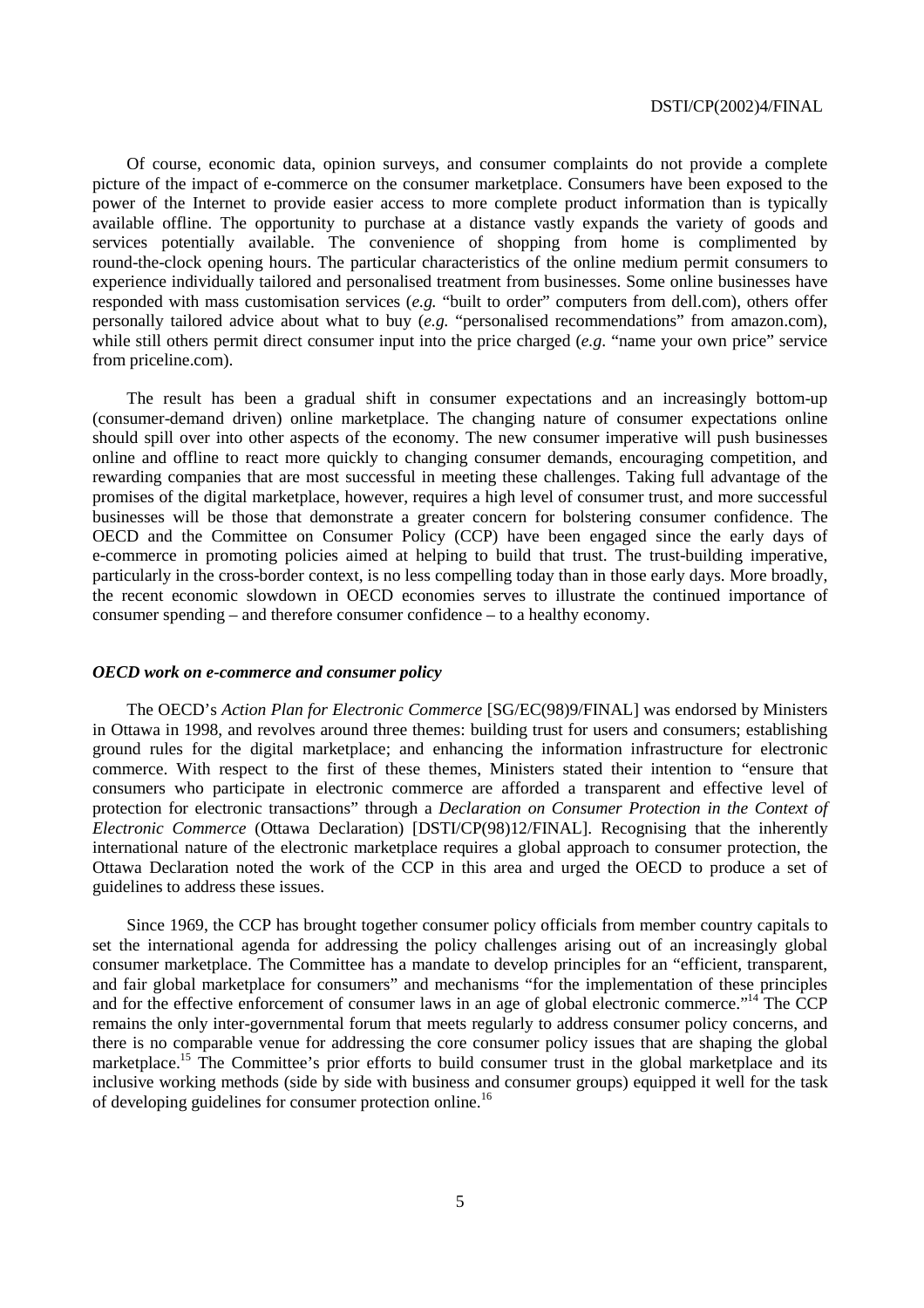### *Development of the Guidelines*

Building on the Ottawa Declaration, the Committee developed *Guidelines for Consumer Protection in the Context of Electronic Commerce*. Agreement emerged after 18 months of discussion and negotiation, and the results were adopted by the Council in December 1999 [C(99)184/FINAL]. The result has been a major success: international consensus on the core characteristics of effective consumer protection for e-commerce. The Guidelines were published in booklet form by the OECD in English, French, and German, and translations are available on the OECD Web site in 17 languages. A set of frequently asked questions (FAQs) was prepared to accompany the release of the Guidelines, which generated press around the world. $^{17}$ 

The Guidelines reflect existing legal protection available to consumers in more traditional forms of commerce; encourage private sector initiatives that include participation by consumer representatives; and emphasise the need for co-operation among governments, businesses and consumers. They aim to encourage: fair business, advertising and marketing practices; clear information about an online business's identity, the goods or services it offers and the terms and conditions of any transaction; a transparent process for the confirmation of transactions; secure payment mechanisms; fair, timely and affordable dispute resolution and redress; privacy protection; and consumer and business education. The Guidelines conclude with sections on implementation and global co-operation.

### **II. Implementation of the Guidelines**

Since the release of the Guidelines, the Committee has been working to ensure their successful implementation and assess their effectiveness. The Guidelines were greeted with praise by all stakeholders, from business and consumer groups alike — partly a tribute to the inclusive process through which they were negotiated. More importantly, they have proved influential in member countries. The majority of member countries have developed consumer or business education materials based on the Guidelines. In many countries, the Guidelines have served as a basis for the development of B2C codes of conduct, trustmark, and self-regulatory programmes. Many countries have also been reviewing their laws and regulations to ensure that consumers are protected online, as is recommended in the Guidelines. The European Commission has embarked on numerous initiatives that parallel and reinforce elements of the Guidelines. Outside the OECD, consumer protection work in the Asia-Pacific Co-operation (APEC) and the Free Trade Area of the Americas (FTAA) has also taken account of the Guidelines. APEC's Electronic Commerce Steering Group is now developing it own recommendation for consumer protection online that appears to incorporate many elements of its OECD counterpart.<sup>18</sup>

To celebrate the first anniversary of the Guidelines, the CCP held a workshop in Berlin, bringing together more than 120 representatives from government, business and consumer organisations in member countries and non-member economies to exchange views on implementation efforts and share ideas about the next steps.19 A report on the proceedings was prepared that includes a summary of the main points that emerged from the discussions.<sup>20</sup> In conjunction with the workshop, the Committee also released a report describing the various efforts undertaken in member countries to implement the Guidelines. That report has been updated periodically, and the discussion below provides a flavour of the types of implementation activities undertaken to date. A country-by-country grouping of selected activities is attached as an Appendix.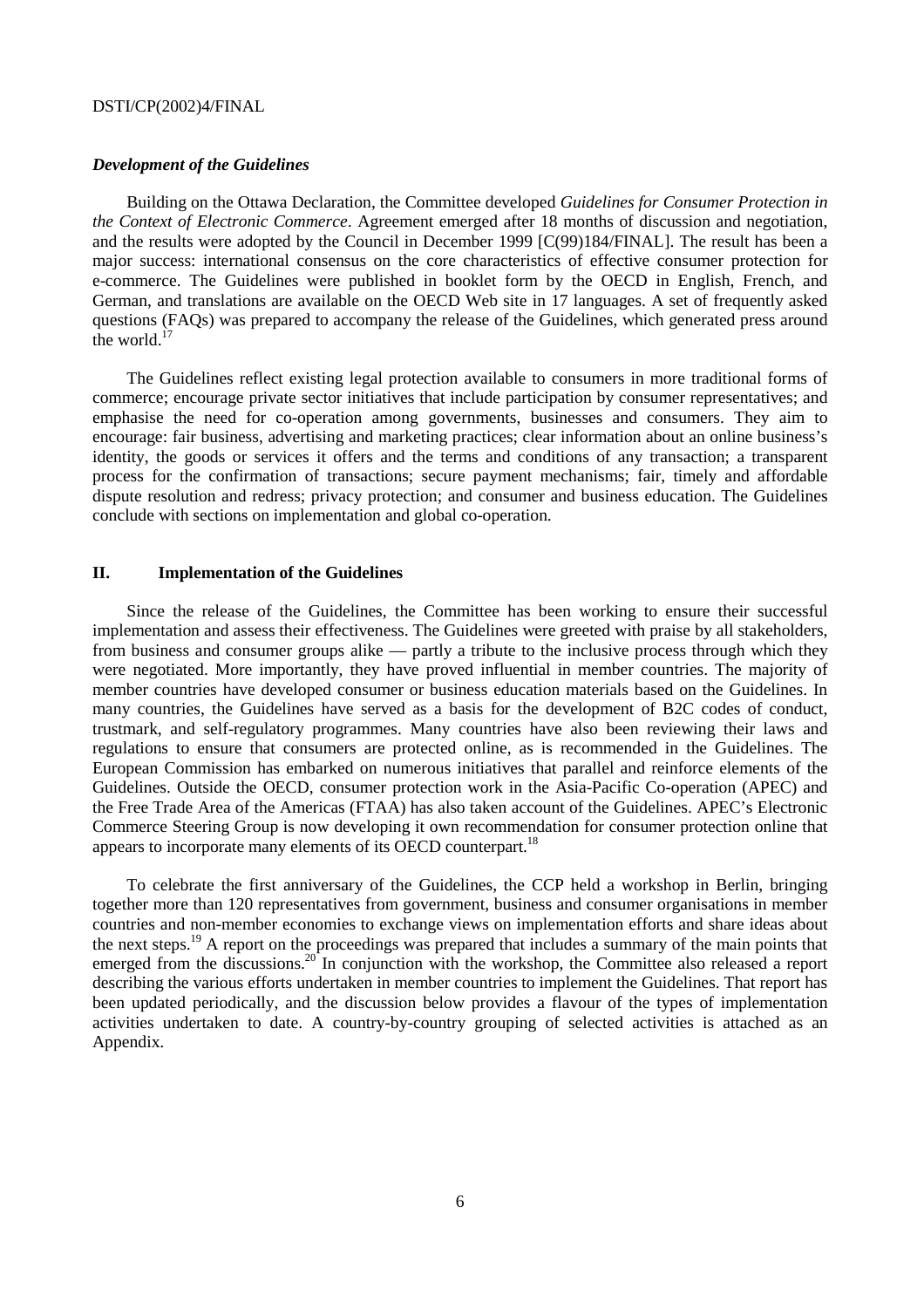### *Global co-operation*

Global co-operation is an area of significant importance in implementing the Guidelines. One of the more ambitious examples is a joint project of a number of OECD countries developed through the International Marketing Supervision Network (IMSN). The launch of "econsumer.gov" in April 2001 marked a major step towards addressing a number of aspects of the Guidelines, particularly cross-border enforcement co-operation and consumer education and awareness. The project has two components: *(i)* a public Web site through which consumers can file cross-border e-commerce complaints, learn about consumer protection in other countries, and obtain tips about shopping safely on line; and *(ii)* a password-protected government Web site where law enforcement agencies can access econsumer.gov complaints and communicate confidentially with agencies from other countries. With 17 countries now participating it is anticipated that the econsumer.gov will only increase in importance as additional consumers learn about it.

On the law enforcement front, there has been significant co-operation, including a number of bilateral and multilateral co-operation agreements. For example, the ombudsmen of Denmark, Finland, Norway, and Sweden have established closer co-operation by agreeing to conduct lawsuits on behalf of each other and sweden have established closer co-operation by agreeing to conduct amount on common of calculation about marketing across national borders.<sup>21</sup> Global co-operation of a different type is involved in Internet sweep days. Often co-ordinated through the IMSN, international sweeps have engaged over 150 different national consumer affairs enforcement bodies in at least 30 countries. In addition to serving law enforcement objectives, sweep days also provide educational information to businesses through the use of notices sent to the Web sites identified during a sweep.<sup>22</sup>

### *Public education and information initiatives*

Education and awareness are key elements of the Guidelines, as is evidenced by the multitude of stakeholder implementation efforts in this area. Upon their release, many countries issued press releases and distributed the Guidelines to small and large businesses, business associations and consumer groups. Some countries held workshops to educate businesses and consumers on the principles of the Guidelines. In Norway and Switzerland, the government expanded its education initiatives into the school systems in an effort to teach teenagers and children about their rights and responsibilities as consumers, including in the electronic marketplace. $^{23}$ 

The majority of member countries developed consumer and business information and education materials based on the Guidelines. Most of these materials are available on the respective country's Web sites and the OECD Web site.<sup>24</sup> In several countries, special Web sites were developed that are dedicated to educating consumers and businesses on effective consumer protection, with links to other related information. Business associations, individual companies, and consumer groups also developed public education and information materials and campaigns, which included providing information through traditional media sources, banner advertisements and links, and posting tips for consumers on their own company and consumer association Web sites.

In some countries, business and consumer groups worked together to develop joint education and information campaigns. For example, in the United States, MasterCard and the National Consumers League launched a joint education initiative, "Be e-Wise!" which included a printed and online brochure that presents the benefits and risks of online shopping, online shopping tips, and other resources for similar information.<sup>25</sup> In other countries, the government and private sector have joined forces to provide education and information. In Finland, the Finnish Information Technology Development Center has in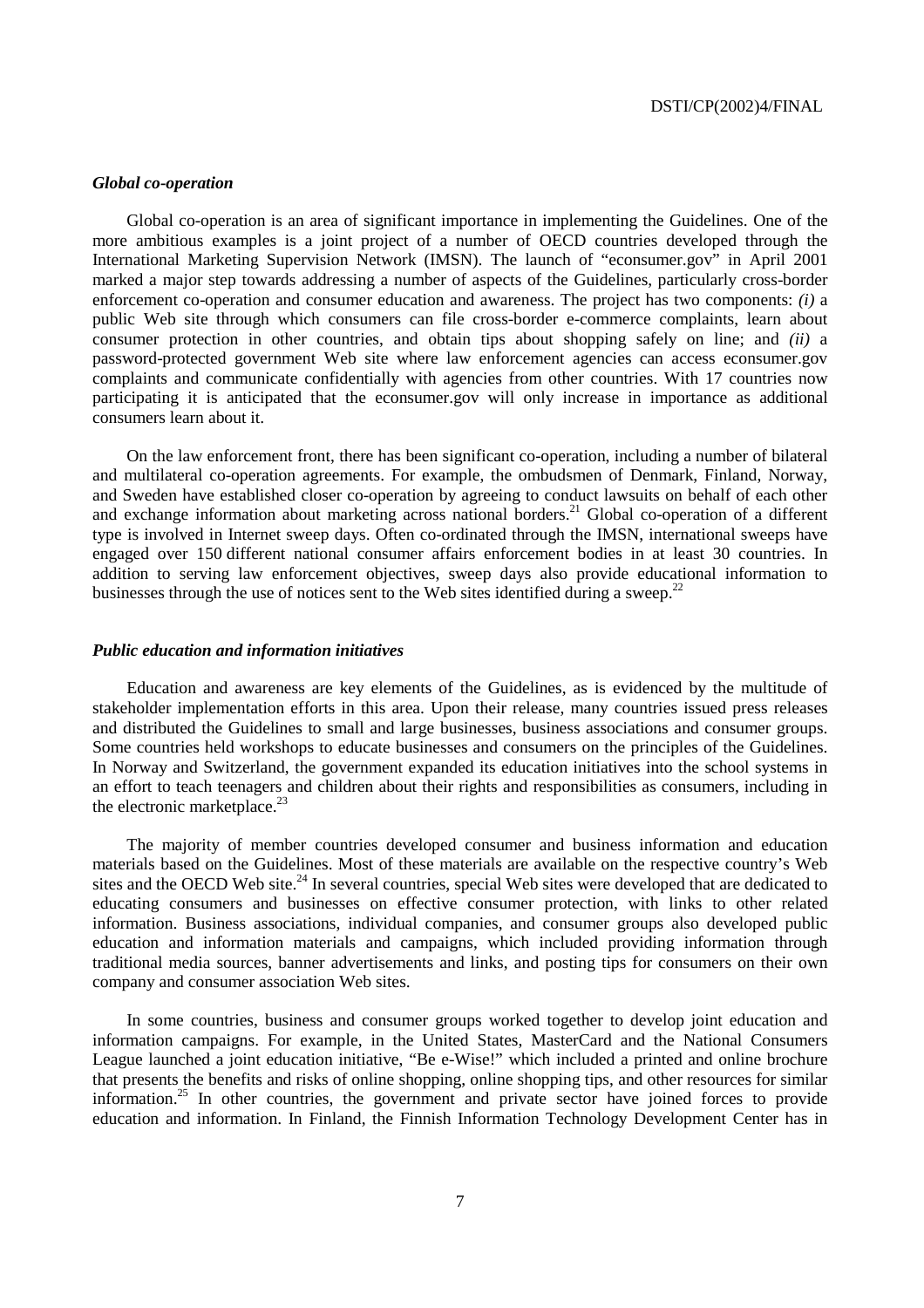co-operation with Consumer Ombudsman developed both consumer and business information, which refers to the Guidelines. $^{26}$ 

### *Self-regulation, codes of conduct, and trustmark programmes*

In many countries, the Guidelines served as a basis for governmental and private sector development of business-to-consumer codes of conduct, trustmark, and self-regulatory programmes. For example, in the United Kingdom, the government worked with the Electronic Business Alliance and Consumers Association to develop a non-profit organisation, TrustUK, to accredit codes of conduct for electronic commerce, which meet minimum standards and offer consumers good protection.<sup>27</sup> Among the codes accredited to date is Webtrader, a program developed and administered by the consumers organisations of Belgium, France, Italy, the Netherlands, Portugal, Spain and the United Kingdom.<sup>28</sup> In the United States, the Better Business Bureau's BBBOnline Reliability Seal programme allows companies to display the seal on their Web site once they have been evaluated and confirmed to meet programme requirements. International co-operation in the development of joint trustmark programmes and consumer complaint systems is evident in agreements among associations like the BBBOnline, Eurochambres, Federation of European Direct Marketing, Japanese Direct Marketing Association, Japanese Chamber of Commerce and Industry, and the Korean Institute for Electronic Commerce.<sup>29</sup> Numerous other code programmes have been put into existence, a number of which are evaluated in a recent European Commission study.<sup>30</sup>

### *Laws and regulations*

Beyond encouraging self-regulatory initiatives, the Guidelines also recognise the need for member countries to review, and, if necessary, adopt and adapt laws to ensure that consumers are protected in the online environment. To this end, the European Union (EU) and its member states have reviewed and updated their laws to reflect elements of the Guidelines.<sup>31</sup> Likewise, in Canada, the national and provincial governments have been working towards harmonised consumer protection laws that reflect the Guidelines. Similar initiatives have been completed or are underway in other member countries.

### **III. Follow-up work by the Committee on Consumer Policy**

The release of the Guidelines was only a first step for the Committee in its efforts to help build consumer trust online. In addition to actively encouraging stakeholder implementation of the Guidelines, the CCP has undertaken its own efforts to examine in greater detail particular areas covered by the Guidelines. Particular emphasis has been placed in the areas of payment cardholder protections, alternative dispute resolution, and cross-border enforcement co-operation. Attention has also been devoted to educating stakeholders about various aspects of the Guidelines. Finally, the Committee has held discussion and exchanged information on emerging online issues like consumer-to-consumer (C2C) transactions via online auction sites, and online marketing and advertising to children.<sup>32</sup>

### *Payment cardholder protections*

The Guidelines highlight the important role of payment cardholder protections in the development of the online marketplace. Opinion surveys consistently identify consumer fears about the safety of using payment cards online as an obstacle to greater online shopping. Policy makers around the world are taking these concerns seriously. Stakeholders have developed a number of initiatives aimed at combating payment card fraud, improving the security of online transactions, and boosting consumer protections for cardholders. The CCP has recognised the need to educate consumers about protections for payment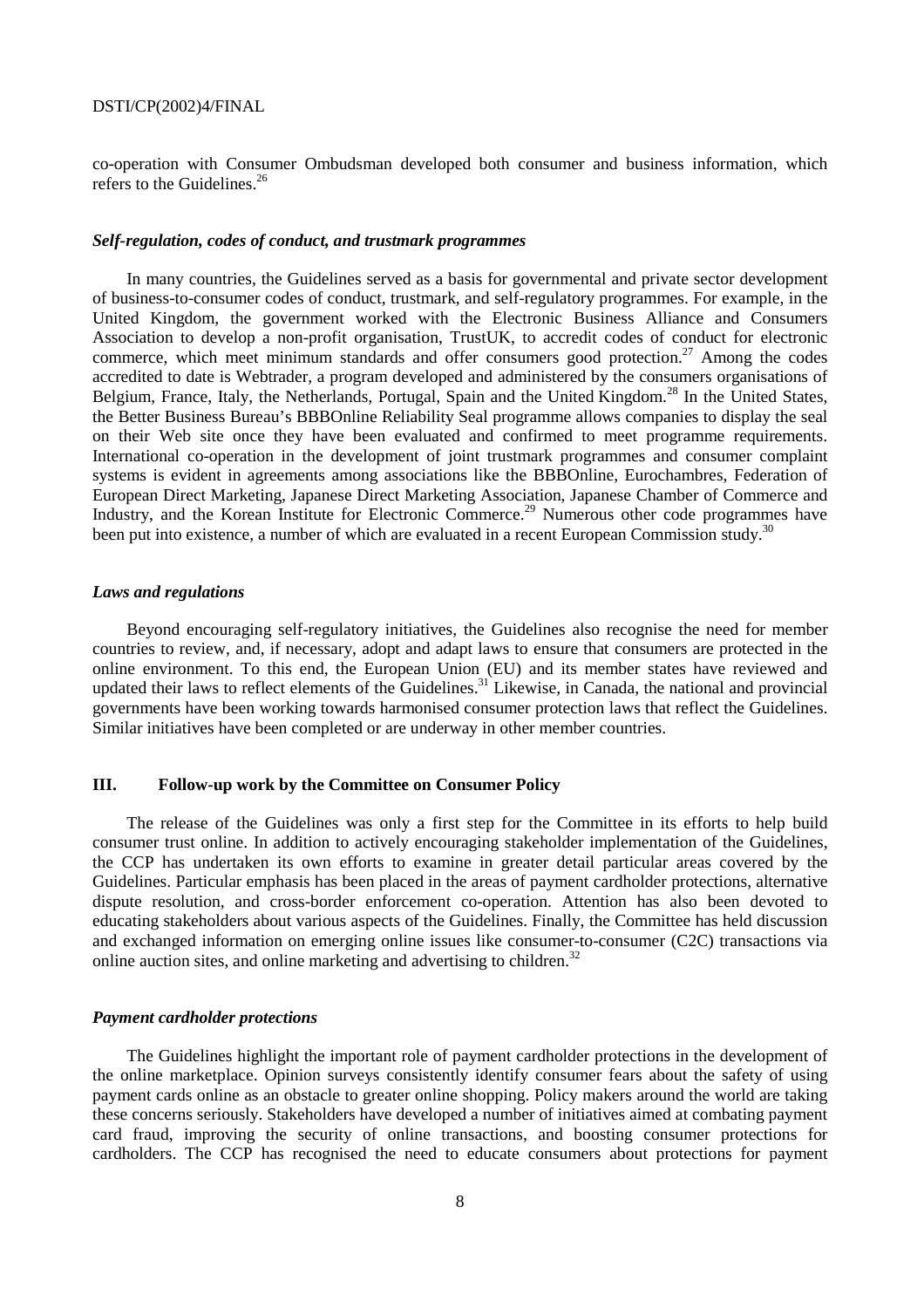cardholders and the safe use of payment cards online, which could serve to boost consumer confidence in e-commerce. In June 2002, the CCP issued a *Report on Consumer Protections for Payment Cardholders*  [DSTI/CP(2001)3/FINAL]. The report represents a sustained effort by the Committee to analyse the protections available to users of payment cards and publicise the availability of such protections to consumers. In preparing the report, the Committee conducted a survey of legal and other consumer protections for payment cardholders in member countries. It also held roundtable meeting devoted to the issue in Berlin in March 2001. The Report concludes with a section highlighting the importance of cardholder education and the Committee's own contribution to this issue: an educational piece entitled "Using Payment Cards Online: Frequently Asked Questions". 33

### *Alternative dispute resolution*

The Guidelines stress the importance of developing effective redress mechanisms for problems arising out of cross-border disputes. Of particular interest is alternative dispute resolution (ADR), which consists of practical out-of-court methods involving an impartial third-party to resolve consumer disputes in a quick and inexpensive way. Working jointly with the OECD's Working Party on Information Security and Privacy, the CCP has completed several projects addressing the issues surrounding ADR. In December 2000, the OECD held a conference on online ADR organised with the International Chamber of Commerce (ICC) and the Hague Conference on Private International Law (HCOPIL) in The Hague. The focus of the discussions was small value B2C disputes, and a report on the proceedings summarises the discussion and main points. $34$ 

The Conference in The Hague was followed up with a work programme focused on legal and educational aspects of ADR. The legal part of the programme aimed to generate an overview of national legal regimes applicable to B2C ADR in member countries, with a view to understanding if and how existing legal provisions impact recourse to ADR. A report was developed on the basis of member country responses to a survey on existing laws and regulations related to ADR.35 The educational aspect of the programme aimed to inform stakeholders about the availability of ADR and its potential benefits. A set of questions was produced that are designed to help consumers determine whether online ADR can help them resolve a dispute.36 Finally, the OECD helped to produce further information regarding the availability of ADR by assisting the ICC to produce an inventory of ADR programs world-wide. The resulting report and inventory are available on the ICC Web site.<sup>37</sup>

### *Cross-border enforcement co-operation*

Part IV of the Guidelines emphasises the importance of global co-operation in general, and highlights in particular the need for enforcement co-operation to combat deceptive and unfair marketing practices that dilute consumer confidence in electronic commerce. In March 2000, the CCP held a Forum Session to explore the challenges and possibilities associated with international co-operation. Taking the experiences of the United States and Canada as a practical example, the session provided an overview of ongoing efforts to combat the growing problem of cross-border fraud and deception.<sup>38</sup> Two years later the Committee held a follow-up Forum Session, during which it discussed the challenges identified in a preliminary report on this topic, along with the results of a survey on the authority of consumer protection enforcement agencies in member countries.<sup>39</sup> Considerable attention at the session was also devoted to the IMSN Findings on Cross-border Remedies, a succinct statement of the enforcement challenges facing IMSN members.40 This is an area where close co-ordination between the CCP and the IMSN has and will continue to be essential.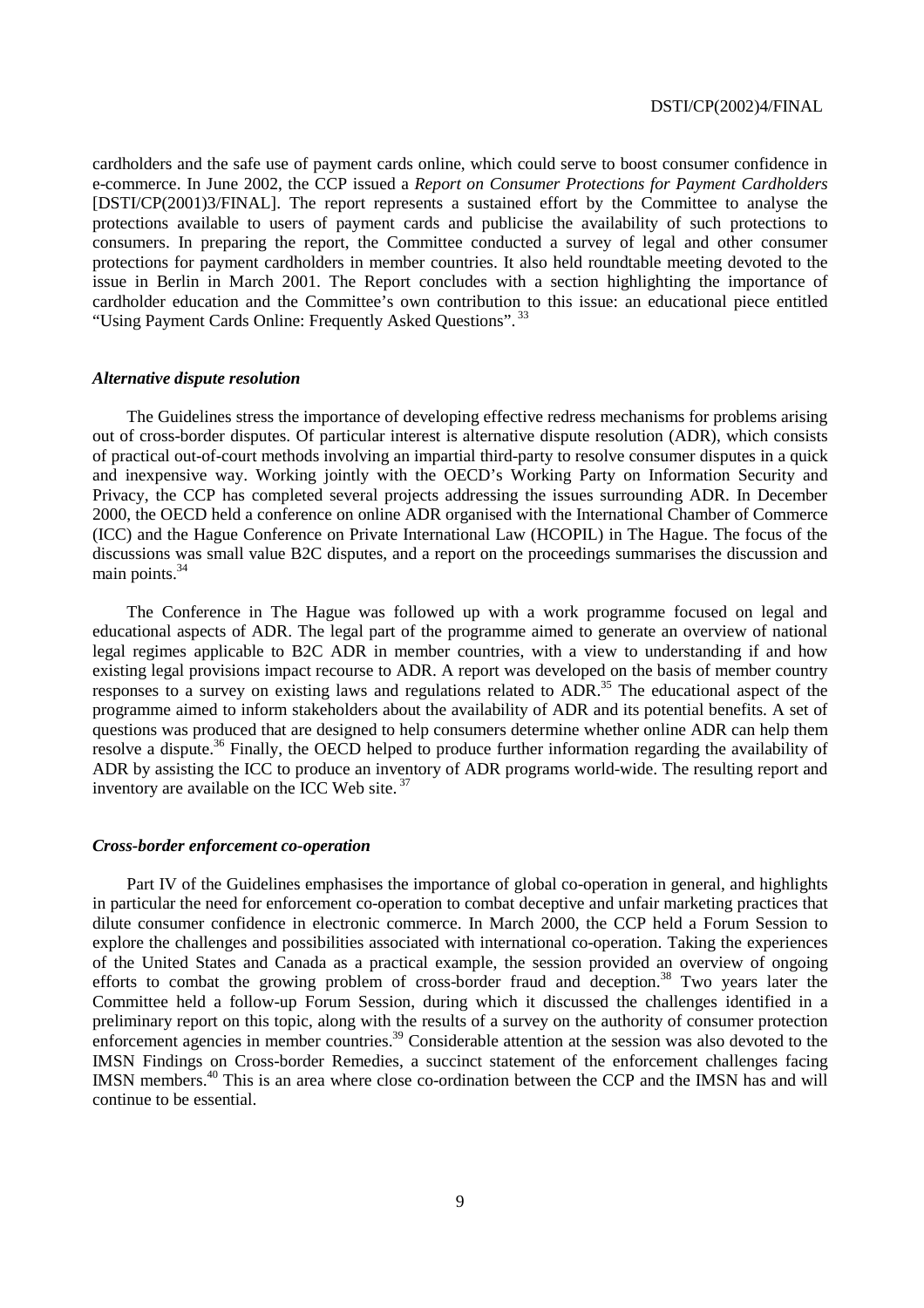### *Education, awareness and outreach*

The Guidelines make clear that education and awareness are essential elements to building consumer trust online, and the Committee has embarked on a variety of initiatives in this regard. The Committee developed a set of examples to illustrate best practices under the Guidelines. This document helps provide practical and concrete information to educate businesses and consumers about the Guidelines. These best practice examples were released in July of  $2002<sup>41</sup>$  To complement the Guidelines, the CCP prepared an *Inventory of Public Sector Consumer Protection Laws, Policies and Practices Applied to Electronic*  Commerce.<sup>42</sup> This document has assisted stakeholders in reviewing public-sector laws and policies in connection with the Guidelines. In addition, the educational projects attached to the work on ADR and payment cardholder protections provide a tangible reminder of the CCP commitment to education.

To help consumers, businesses, and governments gain more information about online consumer protection, the CCP developed two new sections for its Web site – www.oecd.org/sti/consumer-policy. The first section contains an online catalogue of educational and information initiatives in member countries.<sup>43</sup> The second section contains links to the consumer protection authorities of member countries.<sup>44</sup> The site also includes copies of presentations of the latest B2C statistics that are regularly presented and discussed at CCP meetings.45

CCP outreach activities have also been an important aspect of its follow-up work. The Guidelines specifically call for member countries to consult, co-operate and facilitate information sharing with non-members on consumer protection issues and invites non-member economies to take account of the Guidelines in reviewing their own consumer protection policies. The CCP has acted on this mandate by involving non-member economies in its public workshops on ADR and the Guidelines. It has also facilitated outreach to non-members through interaction with other international organisations like APEC, FTAA, United Nations Economic Commission for Europe (UNECE), the ISO Committee on Consumer Policy Committee (COPOLCO), and the Hague Conference on Private International Law (HCOPIL).

### **IV. Future directions**

The number and variety of implementation initiatives launched during the three-year period since the Guidelines were completed suggests that the Guidelines have already made an important contribution to ensuring that online consumers are no less protected than those in the offline world. It is equally clear, however, that the project of building consumer trust in the online marketplace will require a long-term commitment by all stakeholders. Although there are now a number of international fora considering issues related to consumer protection online, the CCP will continue to have a crucial role in encouraging and reviewing implementation of the Guidelines. Moreover, in a number of areas the Committee is poised to make additional contributions itself. Highlights from the CCP work programme for 2003-2004 include work on consensus-building on core consumer protections, cross-border enforcement co-operation, and the impact of new technologies and emerging business models. In addition, the Committee will continue to assess the impact and effectiveness of the Guidelines, in part by organising a public forum on the five-year anniversary of the release of the Guidelines.

One area for continued attention is consensus-building on core consumer protections, which can serve the important function of providing predictability to both consumers and businesses in conducting crossborder e-commerce. The Guidelines reflect high-level agreement among member countries about a number of important principles for consumer protection. There remain, however, differences in the manner in which member countries implement the Guidelines, and differences in the substantive consumer laws in OECD countries. This fact is reflected in the Guidelines recommendation in Part Four, which explicitly calls for member countries to work toward building consensus on core consumer protections. The CCP will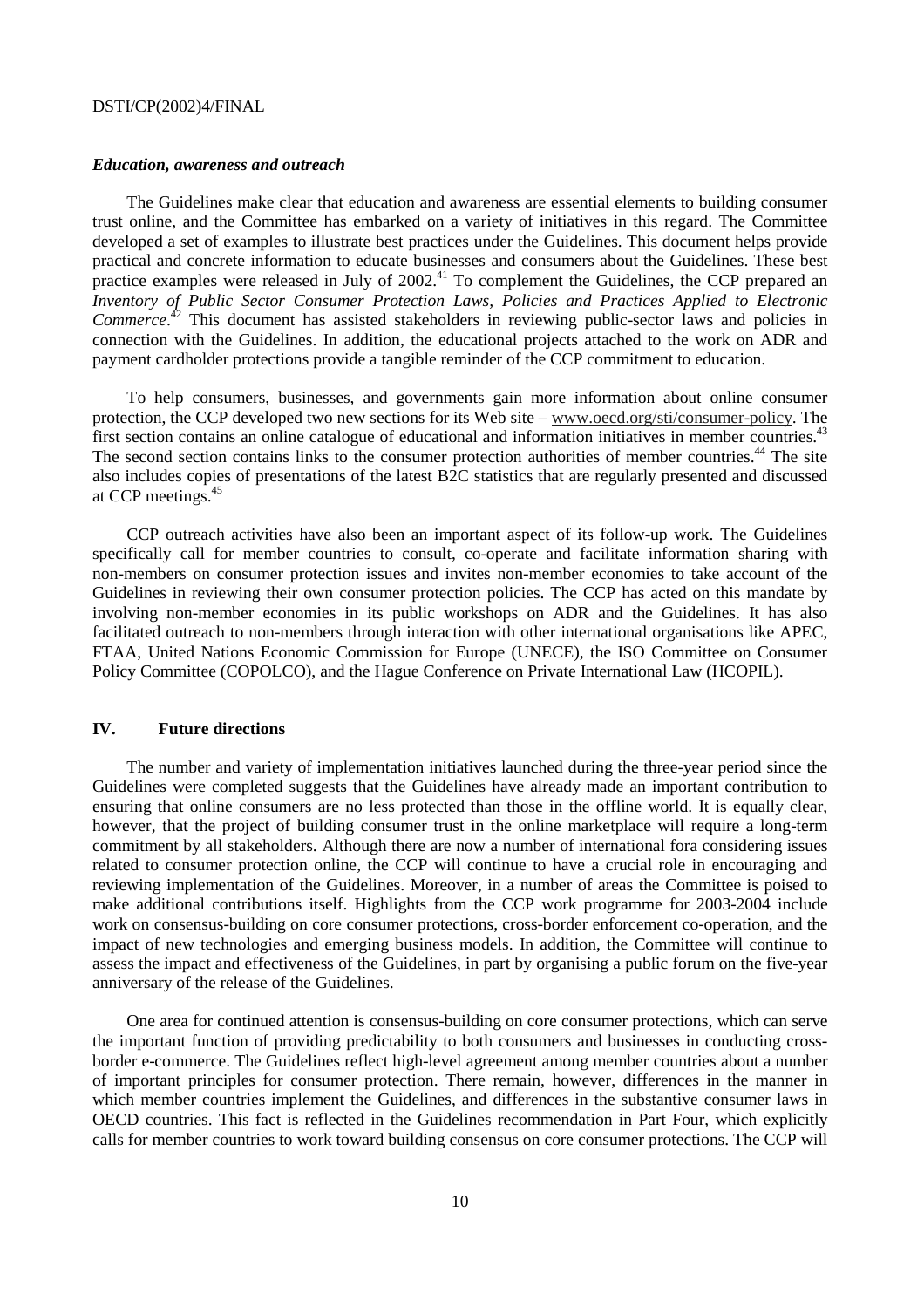focus first on the most promising area for building consensus: domestic laws that aim to protect consumers from fraud and hard-core deception. It will attempt to build consensus in this area by developing a recommendation focussed on enforcement co-operation to combat such practices. The CCP will then work toward building consensus in broader areas, such as laws aimed at combating deceptive and unfair commercial practices generally.

An important area of current and future attention is cross-border law enforcement co-operation. Member country bodies charged with enforcing consumer protection laws were set up for a largely domestic marketplace. The increasingly cross-border B2C marketplace poses significant challenges to the existing enforcement structures. Part Four of the Guidelines emphasises the importance of cross-border co-operation in general, and highlights in particular the need for co-operation to prevent deceptive and unfair marketing practices that dilute consumer confidence in e-commerce. More specifically, a number of issues have emerged from recent Committee work in this area, including the need for: increased information sharing among jurisdictions; broader authority to protect domestic consumers from foreign businesses engaged in fraud and hard-core deception; broader authority to protect foreign consumers from domestic businesses engaged in fraud and hard-core deception; better ability to halt such conduct; and better ability to obtain monetary redress for consumer victims. Addressing these challenges is a priority for the CCP and work is underway on a recommendation designed to enhance the effectiveness of enforcement efforts to stop and prevent cross-border fraud and hard-core deception. It is intended that this recommendation will be submitted to the OECD Council for approval in the coming months, and will prove to be an important contribution in this area.

New technologies and emerging business models provide exciting opportunities for businesses and consumers alike. For example, mobile commerce offers the promise of providing services to consumers where and when they want them, while increased access to broadband paves the way for innovative service offerings. However, such developments can also present novel consumer protection issues that, if not addressed, can undermine consumer confidence and impede their success. By obtaining timely information about consumer protection concerns raised by technological developments and emerging business models, the CCP will position itself to contribute to the policy debate, and thereby to assist in bringing their full benefits to member country economies.

Finally, December 2004 will mark the five-year anniversary of the *Guidelines for Consumer Protection in the Context of Electronic Commerce*, an appropriate time to take stock of their effectiveness. The first stock-taking exercise culminated in 2001 with a public conference in Berlin. As a follow-up, the CCP intends to evaluate and discuss the Guidelines in the context of developments in the online marketplace over the previous five years and issue a public report. A public conference will be held in late 2004 to assess the impact of the Guidelines. The conference will be preceded by a survey of implementation activities and followed by the publication of a report describing the effectiveness of efforts to implement the Guidelines.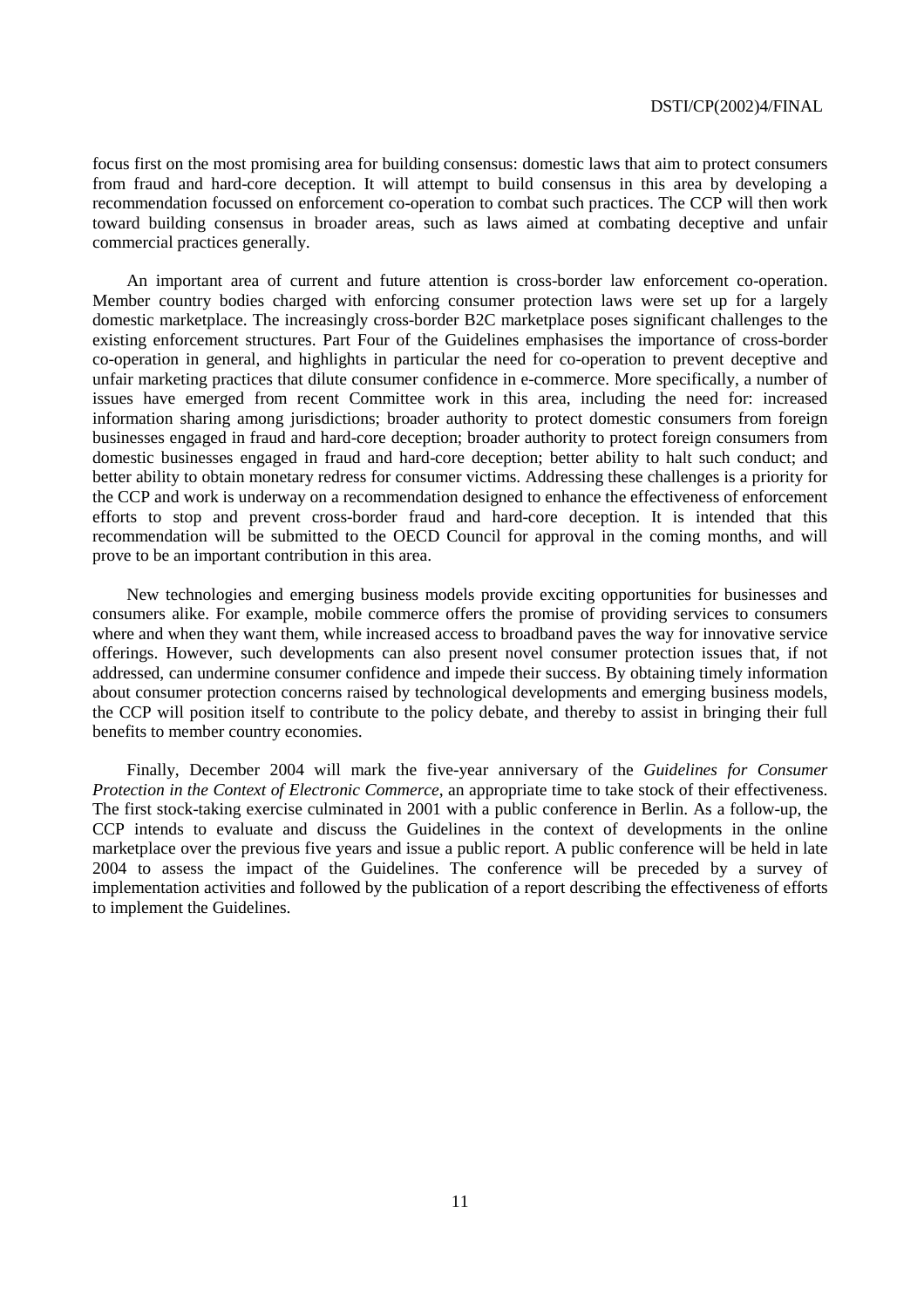### **NOTES**

- 1. See www.census.gov/mrts/www/current.html.
- 2 . OECD, ICT database, August 2002.
- 3. National Statistics, "2001 Online Trading by UK Business", 8 October 2002, http://www.statistics.gov.uk/pdfdir/ecom1002.pdf.
- 4. See www.nua.com/surveys/analysis/graphs\_charts/comparisons/consumer\_spending\_europe.html. Compared to the overall volume of retail sales, online sales remain small – often less than 1% of total retail sales. For example, for 2000, the online retails sales amounted to 1.04% of total retail sales in the United Kingdom, 0.9% in the United States, 0.4% in Canada, and 0.1% in France [OECD Information Technology Outlook: ICTs and the Information Economy (2002), p. 142]. However, given that overall retail sales amount to more than half of total economic output, even a tiny percentage of overall retail sales is significant (*e.g.* USD 29 billion in retail e-commerce in 2000 in the United States). See www.census.gov/eos/www/papers/estatstext.pdf.
- 5. For example, according to Ernst & Young's "Global Online Retailing" report, released in January of 2001, high shipping costs are the biggest concern of online buyers around the world. See www.ey.com/global/Content.nsf/US/ Media\_-\_Release\_-\_01-15-01DC.
- 6. Princeton Survey Research Associates (January 2002), "A Matter of Trust: What Users Want from Web Sites", p. 1, available at www.consumerwebwatch.org/news/1\_abstract.htm.
- 7. Markle Foundation (July 2002), "Toward a Framework for Internet Accountability", p. 31, available at www.markle.org/news/\_news\_pressreport\_index.stm.
- 8. See, Consumers International (September 2001), "Should I Buy? Shopping Online 2001: An International Comparative Study of Electronic Commerce", available at www.consumersinternational.org/ CI\_Should\_I\_buy.pdf.
- 9. According to a survey of consumer protection agencies conducted by the National Association of Consumer Agency Administrators (NACAA) and the Consumer Federation of America (CFA), the average number of Internet complaints received in 2000 was up 62% from the prior year, following an increase of 38% in 1999, 39% in 1998, and 23% in 1998. The cumulative growth during this period was 382%. See www.nacaanet.org/surveyreport01.htm.
- 10. "Flash Eurobarometer 117: Consumer Survey" (January 2002), available at http://europa.eu.int/ comm/public\_opinion/flash/fl117\_en.pdf.
- 11. UK National Consumer Council (August 2000), "E-commerce and Consumer Protection", available at www.ncc.org.uk/pubs/pdf/ecommerce.pdf.
- 12. See www.econsumer.gov.
- 13. See "FTC Staff Comments on EU Green Paper", (6 February 2002) available at http://europa.eu.int/comm/consumers/policy/developments/fair\_comm\_pract/responses/ other\_governmental/us\_trade.pdf.
- 14. At the end of 2001 the OECD Council considered the work of the CCP and renewed the mandate of the CCP through 2004. The terms of reference of the new mandate highlight both the global importance of this work (putting increased emphasis on the importance of outreach to non-member economies) and its inter-relatedness with other aspects of economic policy (emphasising cross-linkages with other work within the OECD). See http://www.oecd.org/pdf/M00017000/M00017725.pdf at p. 27.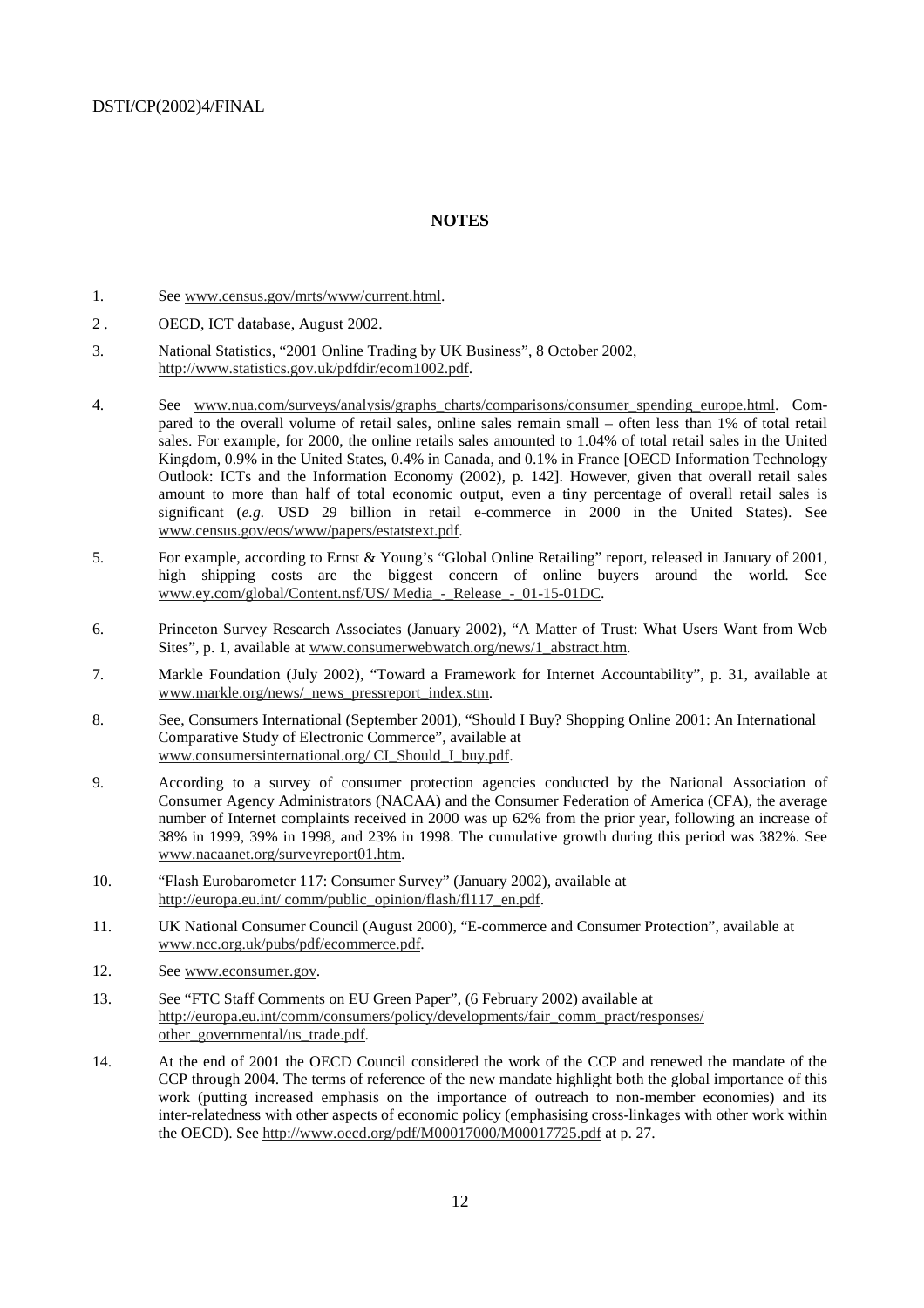- 15. There are regional organisations that take up consumer policy issues. For example the work of the European Commission's Health and Consumer Protection Directorate-General often parallels and reinforces Committee efforts. See http://europa.eu.int/comm/consumers/index\_en.html. The E-commerce Steering Group of the Asia Pacific Economic Co-operation (APEC) - www.ita.doc.gov/td/industry/ otea/ecommerce/apec/ - and a working group of the Free Trade Area of the Americas (FTAA) www.ftaa-alca.org/SPCOMM/COMMEC\_E.ASP - also address e-commerce related consumer policy issues. And particular projects of the other organisations with wider international representation sometimes touch on consumer issues. For example, a draft Convention being negotiated under the auspices of the Hague Conference on Private International Law (HCOPIL) contains a provision on consumer contracts: www.hcch.net/e/workprog/jdgm.html. The United Nations Economic Commission for Europe (UNECE) has been considering issues related to online dispute resolution for consumer disputes, www.unece.org/press/pr2002/02opa09e.htm. Other fora include bodies that do work on standards like the ISO Committee on Consumer Policy Committee (COPOLCO), www.iso.ch/iso/en/aboutiso/isostructure/ COPOLCO.html.
- 16. Even prior to its work on electronic commerce and the Guidelines, the CCP focused attention on the challenges relating to the increasingly global character of the consumer marketplace through projects on delivery logistics for consumer goods, consumer redress, electronic fund transfers, and mail order trading.
- 17. The FAQs are available at www.oecd.org/pdf/M000014000/M00014340.pdf.
- 18 A draft is available at www.ita.doc.gov/td/industry/otea/ecommerce/apec/meeting/022302/draft\_ consumer\_protection\_guidelines020402.htm.
- 19. Non-member economies represented included Argentina, Chile, China, Hong Kong (China), Malaysia, Slovenia, South Africa and Chinese Taipei.
- 20. The Report of the Workshop and other Workshop materials are available at www.oecd.org/EN/document/0,,EN-document-44-1-no-20-1246-0,00.html.
- 21. The agreement is available at www.fs.dk/uk/acts/misc/noraftal.htm. A copy of the press release describing the agreement is available at www.fs.dk/uk/misc/p010618e.htm.
- 22. Sweeps occur on a chosen date or over a particular time period when staff of an organisation spend the day(s) looking at Web sites and trying to find sites that appear to raise concerns or fail to meet identified principles. The sites identified are then sent educational e-mail messages that their sites fail to meet the identified principles or the site appears to be engaged in an activity that may be regulated. Where a possible violation of a law may be at issue, the e-mail message also refers the site to the regulatory body to obtain information on how to comply with the appropriate laws or regulations.
- 23. In co-operation with the National Centre for Teaching Aids/School-net (http://skolenettnet.nls.no/) the Norwegian Consumer Council introduced consumer information related to the Internet into the school systems. School-net is targeted to teachers and students in the compulsory primary and secondary school (ten-year) as well as secondary education schools at advanced level. Consumer education is treated as a separate subject within economics and information processing.
- 24. See http://www.oecd.org/EN/countrylist/0,,EN-countrylist-44-1-no-no-106-0,00.html.
- 25. See www.nclnet.org/BeEWISEbroch.html.
- 26. Information from the Centre is available at www.tieke.fi/kauppa/aapinen and www.tieke.fi/kauppa/index.htm. Information from the Consumer Agency and Ombudsman is available at www.kuluttajavirasto.fi.
- 27. See www.trustuk.org.uk.
- 28. See www.which.net/webtrader.
- 29. See www.bbonline.com/about/press/2002/022702.asp.
- 30. European Commission Joint Research Centre, "E-commerce and Consumer Protection: A survey of Codes of Practice and Certification Processes" (2001).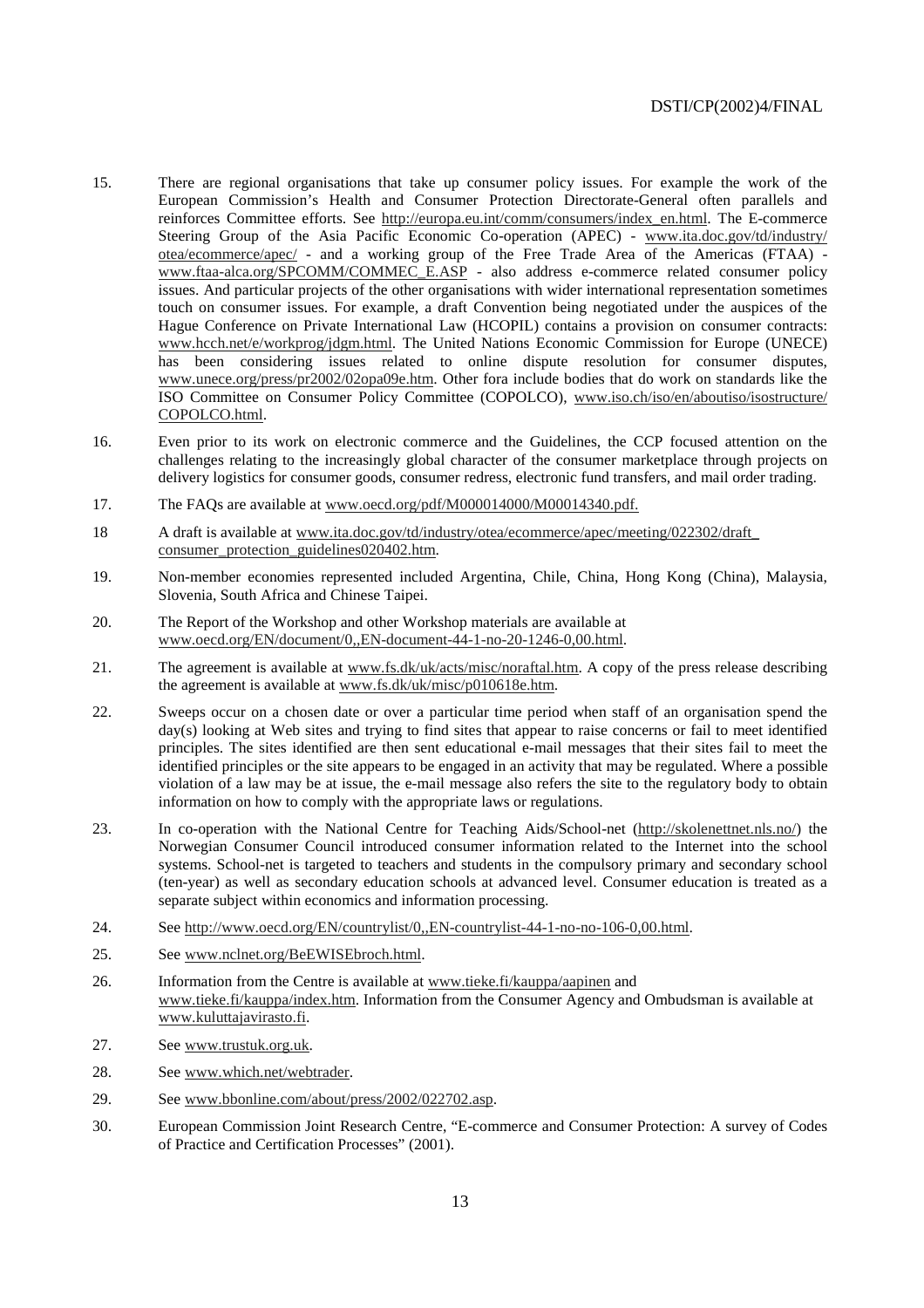- 31. Official transposition notifications are listed at http://europa.eu.int/celex/htm/celex\_en.htm. European Union Directives related to consumer protection in electronic commerce, include the Electronic Commerce Directive (2000/31/EC), Misleading Advertising Directive (97/55/EC), Directive on Unfair Contract Terms (93/13/EC), and the Distance Selling Directive (97/7/EC).
- 32. The discussion of online auctions was held in September of 2000 on the basis of a background document that provided an overview of the legal and policy issues related to online C2C transactions. A follow-up paper was prepared for CCP discussion in February 2001 by the Delegation of Norway. The examination of online advertising and marketing directed to children resulted in a public report, [DSTI/CP(99)1/FINAL], available at www.olis.oecd.org/olis/ 1999doc.nsf/LinkTo/DSTI-CP(99)1-FINAL. A follow-up paper was prepared for CCP discussion in February 2001 by the Delegation of Norway.
- 33. The report is available at www.olis.oecd.org/olis/2001doc.nsf/ linkto/dsti-cp(2001)3-final.
- 34. The report and other conference materials are available at www.oecd.org/EN/document/0,,EN-document-44-1-no-20-1300-0,00.html.
- 35. The report "Legal Provisions Related to Business-to-Consumer ADR in Relation to Privacy and Consumer Protection" [DSTI/ICCP/REG/CP(2002)1/FINAL] is available at www.olis.oecd.org/olis/2002doc.nsf/linkto/dsti-iccp-reg-cp(2002)1-final.
- 36. See "Resolving E-commerce Disputes Online: Asking the Right Questions about ADR" [DSTI/ICCP/REG/CP(2002)2/FINAL], available at www.olis.oecd.org/olis/2002doc.nsf/linkto/ dsti-iccp-reg-cp(2002)2-FINAL.
- 37. See www.iccwbo.org/home/ADR/inventoryhome.asp. The ICC press release and a report on the survey are available at www.iccwbo.org/home/news\_archives/2002/stories/adr.asp.
- 38. A report on the proceedings is compiled in DSTI/CP(2000)6/FINAL and is available at www.olis.oecd.org/olis/2000doc.nsf/LinkTo/DSTI-CP(2000)6-FINAL.
- 39. "Preliminary Report from the Cross-border Remedies Working Group".
- 40. The IMSN findings are available at www.imsnricc.org/imsn/crossborder findings.htm.
- 41. "Best Practice Examples Under the OECD Guidelines on Consumer Protection in the Context of Electronic Commerce" [DSTI/CP(2002)2/FINAL], available at www.olis.oecd.org/olis/2002doc.nsf/linkto/ dsti-cp(2002)2-final.
- 42. [DSTI/CP(2000)5/FINAL]. Available at www.olis.oecd.org/olis/2000doc.nsf/LinkTo/DSTI-CP(2000)5- FINAL.
- 43. Available at www.oecd.org/EN/countrylist/0,,EN-countrylist-44-1-no-no-106-0,00.html.
- 44. Available at www.oecd.org/EN/countrylist/0,,EN-countrylist-44-1-no-no-100-0,00.html.
- 45. Available at www.oecd.org/EN/statistics/0,,EN-statistics-44-1-no-no-no-0,00.html.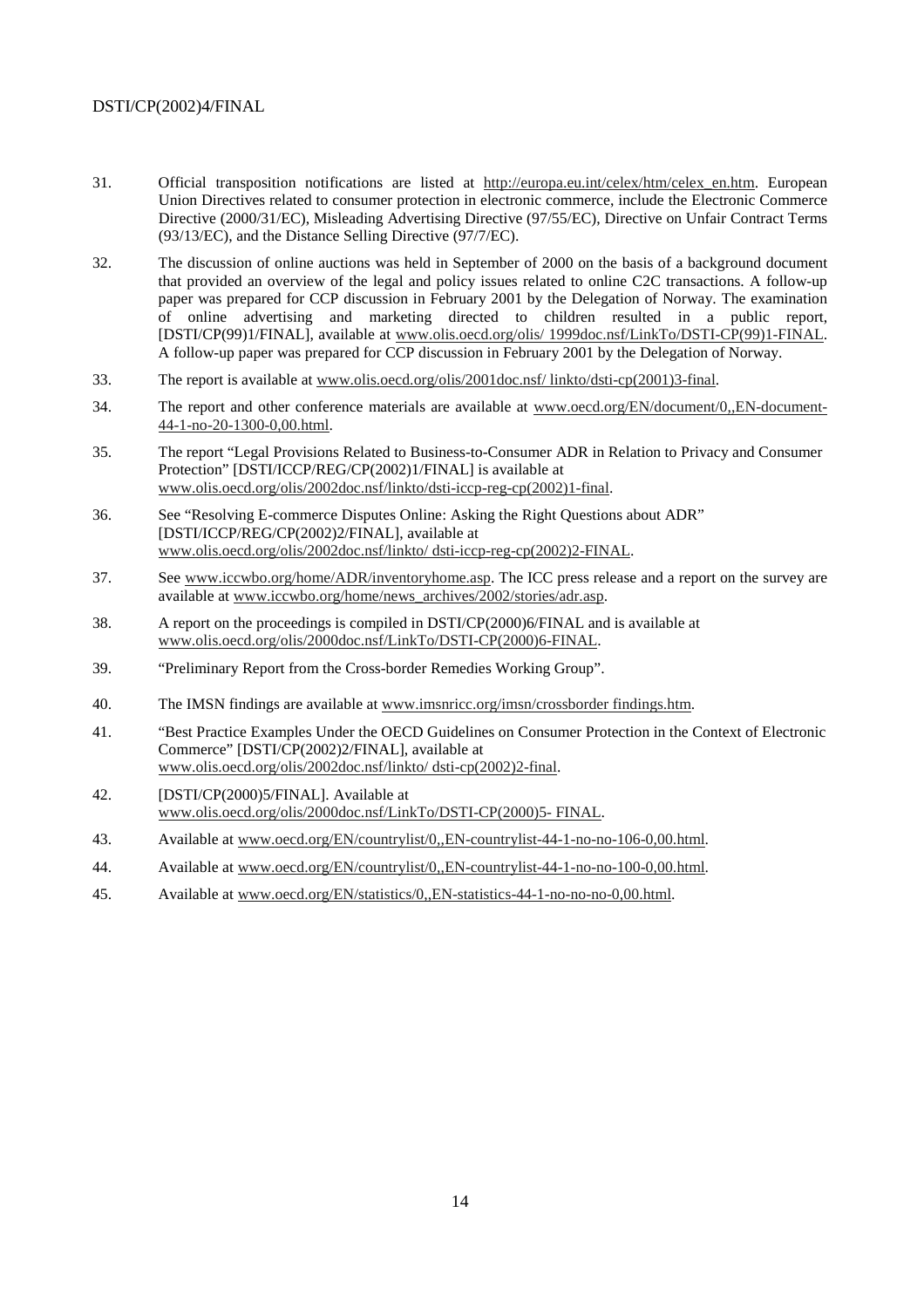# APPENDIX: SELECTED MEMBER COUNTRY IMPLEMENTATION ACTIVITIES **APPENDIX: SELECTED MEMBER COUNTRY IMPLEMENTATION ACTIVITIES**

| Countries | Implementation activities                                                                                                                                                                                                                        |
|-----------|--------------------------------------------------------------------------------------------------------------------------------------------------------------------------------------------------------------------------------------------------|
| Australia | The Guidelines for Consumer Protection in the Context of Electronic Commerce (the "Guidelines") were welcomed by major                                                                                                                           |
|           | heads of consumer organisations and the head of the Australian Chamber of Commerce and Industry. The Guidelines form the<br>basis for the Australian E-commerce Best Practice Model Building Consumer Sovereignty in Electronic Commerce: A Best |
|           | Practice Model for Business. The Best Practice Model was launched on 18 May 2000. The Guidelines and the Australian                                                                                                                              |
|           | E-commerce Best Practice Model are both promoted through a new Web site. (http://www.ecommerce.treasury.gov.au). A                                                                                                                               |
|           | "Ten Things to Check Before Shopping on the Internet", which is based on the Guidelines, has also been<br>brochure entitled                                                                                                                      |
|           | trallan consumers<br>distributed to Aust                                                                                                                                                                                                         |
| Austria   | An inter-ministerial discussion group, which has been meeting every two months for a year, discusses subjects relating to                                                                                                                        |
|           | e-commerce. A brochure, which has been produced on distant-selling in general, will be updated to include the Guidelines. This                                                                                                                   |
|           | published biannually) includes an article on the Directive for E-commerce and the Guidelines are quoted. A<br>year's yearbook                                                                                                                    |
|           | non-profit institute for applied telecommunications has taken an initiative to develop an Internet ombudsman. The project started<br>in the fall of 2001 and is supported by several ministries.                                                 |
|           |                                                                                                                                                                                                                                                  |
| Belgium   | all major stakeholders in both the public and private sectors with copies of the Guidelines. Belgium intends to<br>Belgium provided                                                                                                              |
|           | w on electronic commerce and distance selling. In addition, the Belgian consumer group Tests Achats is<br>submit a draft la                                                                                                                      |
|           | participating in the Which? WebTrader international code program.                                                                                                                                                                                |
| Canada    | The Electronic Commerce and Consumers Working Group, a multi-stakeholder group representing consumers, businesses and                                                                                                                            |
|           | government [including the Office of Consumer Affairs (OCA)] used the Guidelines as a reference in development of the                                                                                                                             |
|           | nsurner Protection in Electronic Commerce: A Canadian Framework. The Guidelines have been highlighted in<br>Principles for Cor                                                                                                                   |
|           | Canadian Minister of Industry and in media contacts related to the Canadian Principles. As part of the first<br>speeches by the                                                                                                                  |
|           | P, the Electronic Commerce and Consumers Working Group has developed A Code of Practice for Business to<br>phase of the COT                                                                                                                      |
|           | Consumer Electronic Commerce based on the Canadian Principles and the Guidelines. The working group is currently                                                                                                                                 |
|           | examining methods of operationalising this Code, including the possible establishment of a Canadian trustmark. The second                                                                                                                        |
|           | P is the initiation of the development of a national standard for consumer protection in electronic commerce.<br>phase of the COT                                                                                                                |
|           |                                                                                                                                                                                                                                                  |
|           | A consumer portal - the Canadian Consumer Information Gateway - was created to provide consumers with easy access to                                                                                                                             |
|           | comprehensive consumer information provided by 38 federal institutions and over 250 provincial and territorial partners.                                                                                                                         |
|           | OCA has developed information products to educate business and consumers on the Guidelines. In May of 2001, federal,                                                                                                                             |
|           | ticrial ministers responsible for consumer affairs approved a new approach to harmonised consumer protection<br>legislation in electronic commerce<br>provincial and ter                                                                         |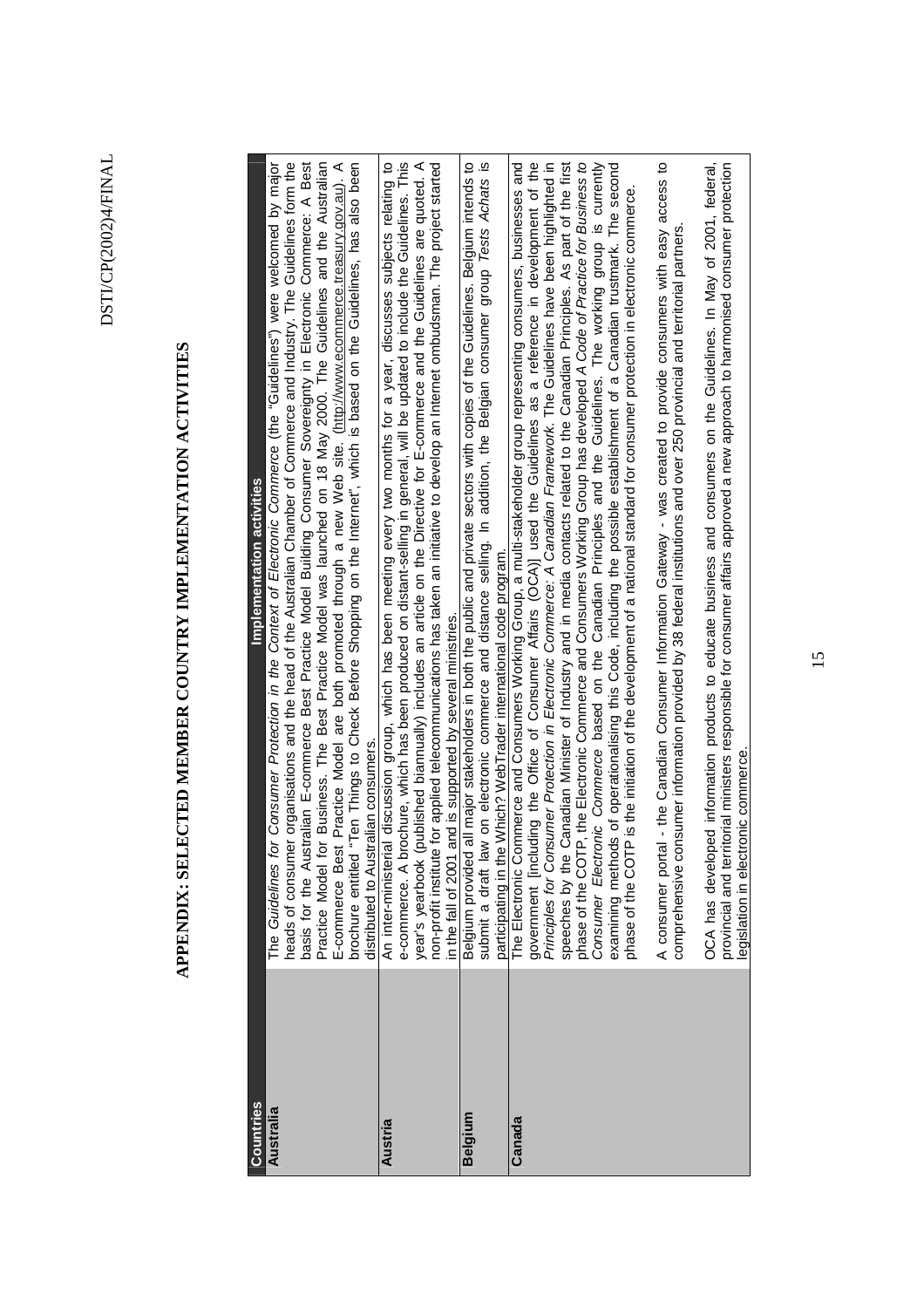| DO I L'OLIVATION      |                                                                                                                                                                                                                                                                        |
|-----------------------|------------------------------------------------------------------------------------------------------------------------------------------------------------------------------------------------------------------------------------------------------------------------|
| Countries             | Implementation activities                                                                                                                                                                                                                                              |
| <b>Czech Republic</b> | promoting electronic commerce. The group is in charge, for example, of co-ordination of education projects and of subsidies for<br>of consumer e-business in the Czech Republic is rather low, there is a governmental task group devoted to<br>While the level        |
|                       | electronic commerce for small and medium-sized enterprises. As far as the implementation of the relevant EU legislation is<br>Czech Republic has been working on an amendment to the Electronic Signatures Act as well as on an<br>concerned, the                      |
|                       | Electronic<br>the Civil and Commercial Codes in order to comply with the provisions of the Directive on the<br>Commerce before joining the European Union<br>amendment to                                                                                              |
| Denmark               | A common position paper of the Nordic consumer ombudsman has been discussed and circulated within the network of IMSN                                                                                                                                                  |
|                       | een used in negotiations between Danish businesses and consumer organisations and the Ministry of Business<br>the Ministry of Research with a view of trying to adopt guidelines for good practice in trading and marketing on<br>This paper has b<br>and Industry and |
|                       | electronic mark" system will be created where enterprises that want to show that they adhere to this system will<br>the internet. An '                                                                                                                                 |
|                       | oo that the consumer can see that they follow these principles. A draft bill has been introduced in the Danish<br>show the mark s                                                                                                                                      |
|                       | rding to which a business company is not allowed to send electronic mail to consumers unless the individual<br>Parliament, acco                                                                                                                                        |
| Finland               | The Finnish Information Technology Development Center has, in co-operation with the Consumer Ombudsman, developed both<br>previously allowed the enterprise to do so.<br>consumers have                                                                                |
|                       | consumer and business information, which refers to the Guidelines. The information is available on the center's Web sites and                                                                                                                                          |
|                       | the Consumer Agency and the Ombudsman. The Consumer Agency and the Ombudsman also have distributed<br>the Web sites of                                                                                                                                                 |
|                       | y attaching them to letters sent to businesses. The Ombudsman is developing further business information (for<br>the Guidelines by                                                                                                                                     |
|                       | online businesses), and participated in the International Internet Sweep on 14-15 February 2001 in which each Web site                                                                                                                                                 |
|                       | surveyed was sent an e-mail explaining the Guidelines. In June 2000, Finland adopted a new consumer protection policy that                                                                                                                                             |
|                       | defines the national goals in this area. The Guidelines were used as a basis for the development of the Finnish principles related                                                                                                                                     |
|                       | to consumer protection, and the Guidelines are now mostly covered by existing law in Finland through the implementation of the                                                                                                                                         |
|                       | Directive in January 2001. The Guidelines were used as a basis for the new guidelines from the Finnish<br>Distant Selling                                                                                                                                              |
|                       | Consumer Ombudsman for online merchants, which were issued in March 2002. The implementation of the Directive on                                                                                                                                                       |
|                       | erce was also taken into consideration in preparing the Finnish guidelines<br>Electronic Comm                                                                                                                                                                          |
| France                | which have been translated into French, have been submitted to the National Council for Consumers. This<br>The Guidelines,                                                                                                                                             |
|                       | consulting role between business and consumer representatives and will transmit the Guidelines to its members.<br>Council plays a                                                                                                                                      |
|                       | were posted on the Bureau of Consumer Protection's Web site along with other information for consumers. In<br>The Guidelines                                                                                                                                           |
|                       | addition, the French consumer group Consommation Logement et Cadre de Vie is participating in the Which? WebTrader                                                                                                                                                     |
|                       | international code program                                                                                                                                                                                                                                             |
| Germany               | Guidelines were translated into German, presented to The 21 (an organisation consisting of government and<br>In Germany, the                                                                                                                                           |
|                       | designed to work on electronic commerce issues), and sent to other business organisations for distribution to<br>large businesses                                                                                                                                      |
|                       | an effort to reach small businesses. The federal consumer organisation, an umbrella organisation for the<br>their members i                                                                                                                                            |
|                       | s, created the Convention, which identifies online businesses that meet a set of principles based on the                                                                                                                                                               |
|                       | German government hosted the OECD workshop, "Consumers in the Online Marketplace: The Guidelines - One<br>consumer groups, created the Conventio<br>Guidelines. The German government hoste<br>Year Later", in Berlin on 13-14 March 2001                              |
|                       |                                                                                                                                                                                                                                                                        |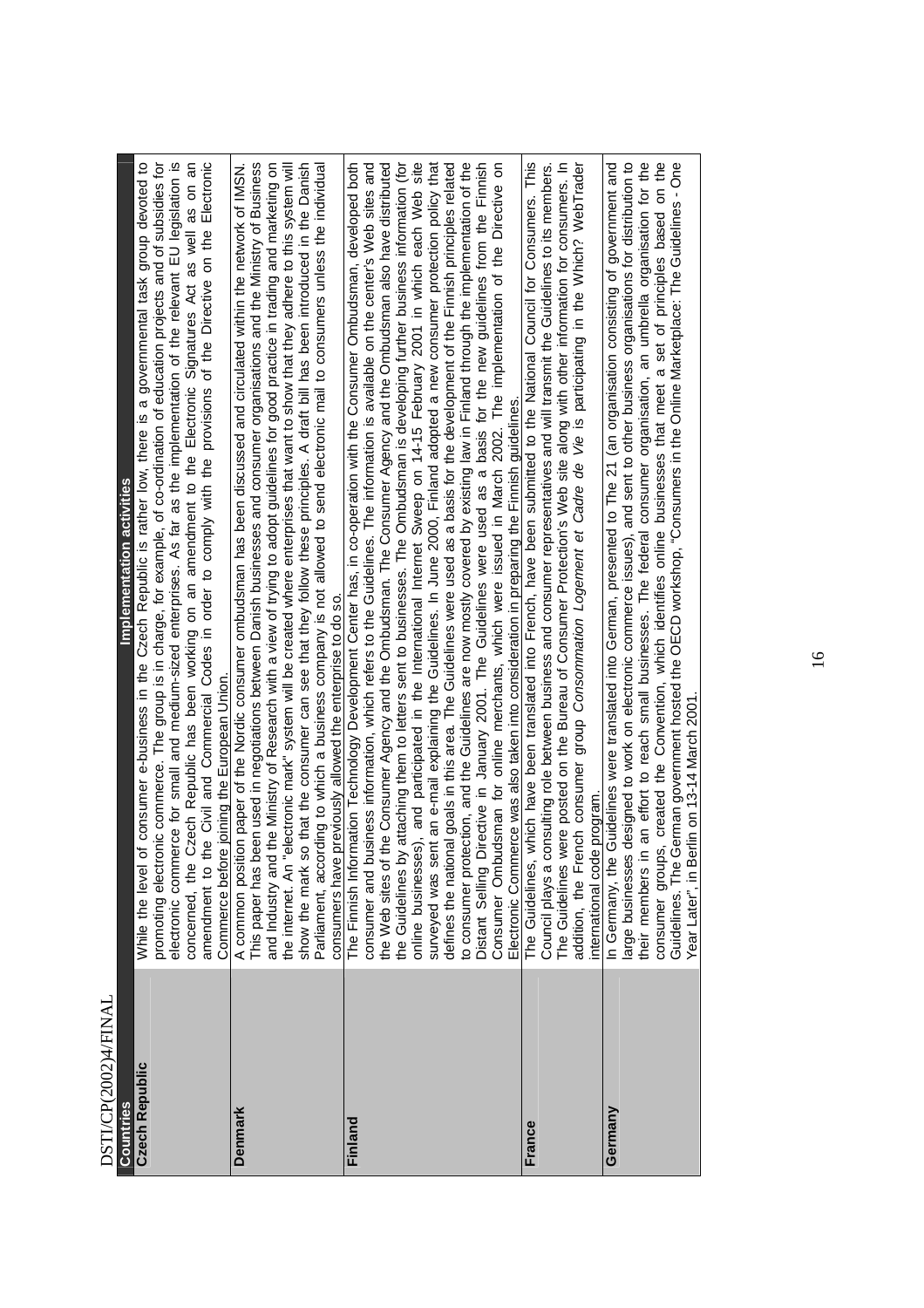|                | DSITCF(2002)4/FINAI                                                                                                                                                                                                                                                                                                                                                                                                                                                                                                                                                                                                                                                                                                                                                                                                                                                                                                                                                                                                                                                                 |
|----------------|-------------------------------------------------------------------------------------------------------------------------------------------------------------------------------------------------------------------------------------------------------------------------------------------------------------------------------------------------------------------------------------------------------------------------------------------------------------------------------------------------------------------------------------------------------------------------------------------------------------------------------------------------------------------------------------------------------------------------------------------------------------------------------------------------------------------------------------------------------------------------------------------------------------------------------------------------------------------------------------------------------------------------------------------------------------------------------------|
| Countries      | Implementation activities                                                                                                                                                                                                                                                                                                                                                                                                                                                                                                                                                                                                                                                                                                                                                                                                                                                                                                                                                                                                                                                           |
| Greece         | commission of administrative experts. Both include high-level representatives from the public and private sectors, including the<br>Chamber of Commerce and consumer representatives. The purpose of the commissions is to discuss legal and technical issues<br>t developments in electronic commerce and to provide consumers with training. Greece is introducing the<br>the community directive on the legal aspects of electronic commerce. The Guidelines will be submitted to the<br>for Consumers in an effort to ensure co-operation among all actors of the private sectors. The Guidelines have<br>linistry for Development has set up two commissions - a scientific commission composed of academics and a<br>nto Greel<br>In Greece, the N<br>related to recent<br>been translated i<br>National Council<br>Guidelines and                                                                                                                                                                                                                                            |
| Hungary        | The role and activity of the OECD in the development of e-commerce and the implementation of the<br>Consumer Protection (GICP) developed a brochure about consumer protection rules for electronic commerce and has distributed<br>The GICP took part in the international Sweep Days organised by the IMSN. In addition, the GICP hosted a<br>conference, "Consumer Protection in Electronic Commerce – A New Challenge of Our Age," in Budapest on 19-20 March 2001,<br>with TAIEX assistance. The role and activity of the OECD in the development of e-commerce and the impl<br>have been discussed in a variety of lectures, conferences and workshops. The General Inspectorate for<br>Guidelines were discussed<br>it to consumers.<br>The Guidelines                                                                                                                                                                                                                                                                                                                        |
| <b>Ireland</b> | A new bill on electronic commerce that gives the same status to electronic signatures, electronic contracts and electronic writing<br>nitiatives will give full opportunity to promote the Guidelines to consumers and industry. A final initiative is a pilot<br>as their paper-based counterparts was presented to the Parliament. The measure was adopted in the spring of 2000. Another<br>initiative in the legislative area is work to give legal effect to the EU Directive on protection of consumers in distance contracts<br>project under consideration by the Ministry for Labour, Trade and Consumer Affairs. The project would establish a "virtual<br>version of the traditional Irish small claims court to provide online consumers access to cheap and efficient redress<br>Both legislative i                                                                                                                                                                                                                                                                    |
| <b>Italy</b>   | group<br>The Government has translated and developed a booklet on the Guidelines. The booklet has been distributed through the<br>National Consumer Council, Web sites, and mailings to institutions, stakeholders, consumer and business organizations, and<br>media all over Italy. The Guidelines have been taken into account in the development of regulations on e-commerce and in<br>consumer<br>EU directives on distance-selling and comparative advertising. In addition, the Italian<br>Altroconsumo is participating in the Which? WebTrader international code program.<br>implementing the                                                                                                                                                                                                                                                                                                                                                                                                                                                                            |
| Japan          | Trade Commission (JFTC) has published a statement in which it spells out, specifically referring to the<br>to avoid ambiguity concerning the consumer's intent to make a purchase when he or she participates in the<br>imers' interests. The Door-to-Door Sales and Other Direct Sales Regulation Law was also amended in<br>electronic commerce market. At the same time, the Installment Sales Act was amended to include in the scope of the Act sales<br>with passwords and ID numbers on the Internet. Specified Commercial Transaction Law and Law on Regulation of Transmission<br>of Specified Electronic Mail came into force. These laws require businesses to observe an opt-out ru<br>businesses engaged in B2C electronic commerce should disclose material information via the Internet for<br>of Justice System Reform is now conducting examinations and deliberations on measures for establishing a common institutional<br>Alternative Dispute Resolution in Japan<br>The Japan Fair<br>Guidelines, how<br>protecting consu<br>November 2000<br>base concerning |
|                | ommerce Promotion Council of Japan (ECOM), a private sector group, revised its Guidelines for Transactions<br>Merchants and Consumers, and published education materials on its Web site. The Japan Direct Marketing<br>Association (JADMA) also revised its Guidelines for Electronic Direct Marketing to reflect the principles of the OECD Guidelines<br>Japan Chamber of Commerce and Industry (JCCI) launched an online shopping trustmark regime in June 2000.<br>The Electronic C<br>JADMA and the<br>Between Virtual                                                                                                                                                                                                                                                                                                                                                                                                                                                                                                                                                        |

DSTI/CP(2002)4/FINAL  $DSTICP(2002)4/FINA$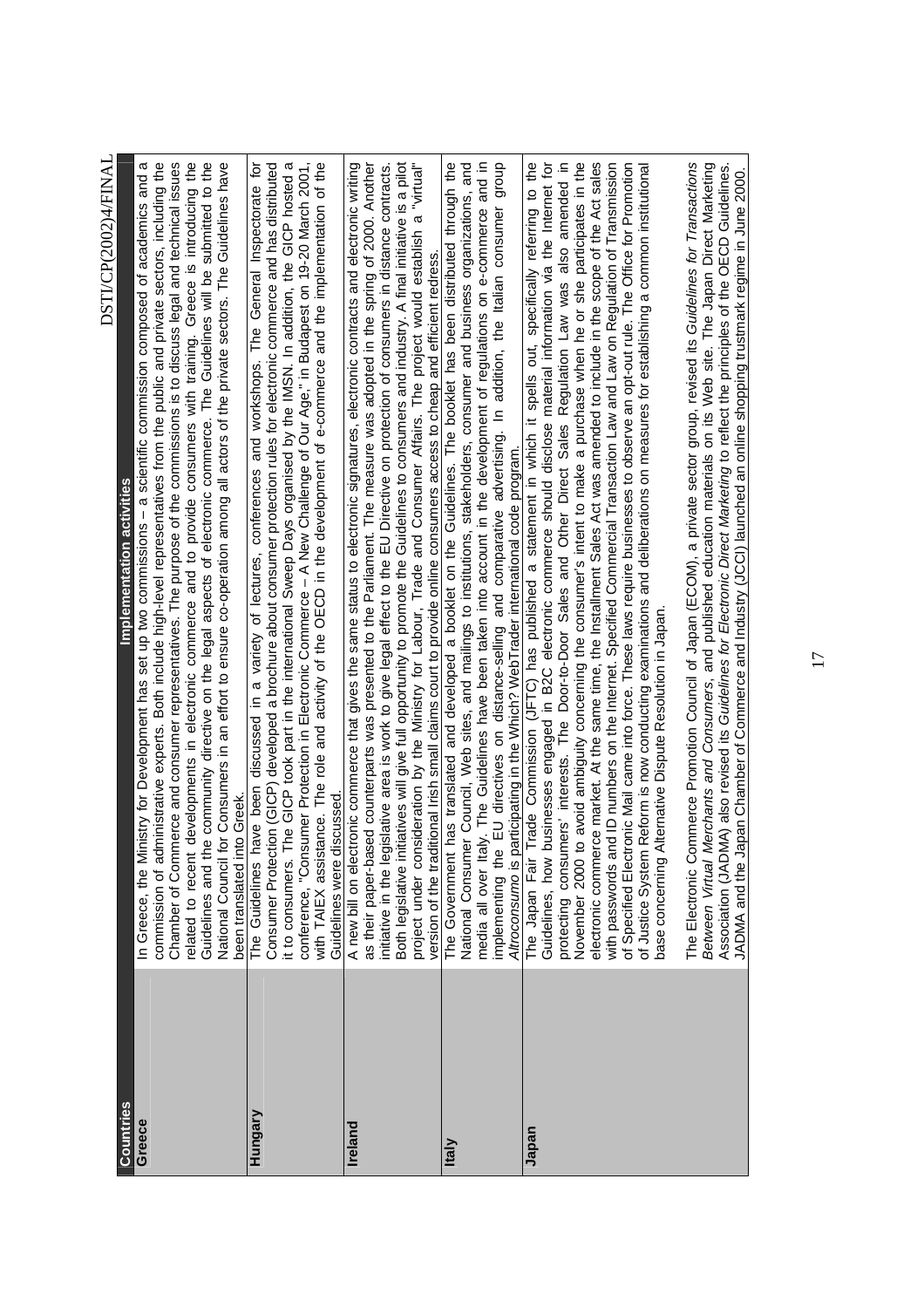| <b>DO I IVER 2002) AVE IN AL</b> |                                                                                                                                                                                                                                                                                                                                                                                                                                                                                                                                                                                                                                                                                                                                                                                                                                                                                                                                                                                                                                                                                                                                                                                                                                                                  |
|----------------------------------|------------------------------------------------------------------------------------------------------------------------------------------------------------------------------------------------------------------------------------------------------------------------------------------------------------------------------------------------------------------------------------------------------------------------------------------------------------------------------------------------------------------------------------------------------------------------------------------------------------------------------------------------------------------------------------------------------------------------------------------------------------------------------------------------------------------------------------------------------------------------------------------------------------------------------------------------------------------------------------------------------------------------------------------------------------------------------------------------------------------------------------------------------------------------------------------------------------------------------------------------------------------|
| Countries                        | Implementation activities                                                                                                                                                                                                                                                                                                                                                                                                                                                                                                                                                                                                                                                                                                                                                                                                                                                                                                                                                                                                                                                                                                                                                                                                                                        |
| Korea                            | selected 24 persons as online monitors whose mission was to surf, detect and notify malpractices of electronic businesses. The<br>providers by revising the Code of Consumer Compensation. The Cyber Consumer Center, which is an affiliate<br>rs from frauds, deceptions or unfair transactions by collecting information on a real-time basis. Based on the<br>the government is planning to recommend electronic business associations and individual companies to make<br>a Consumer Protection Board (KCPB), conducted consumer education programs for electronic businesses and<br>Korea Fair Trade Commission (KFTC) introduced a project for the Comprehensive Online Watchdog System, whose aim was to<br>The Ministry of Finance and Economy (MOFE) declared that it is the obligation of central and local governments to formulate and<br>lanning to add compensation criteria related to disputes between consumers and Internet retailers, digital<br>mer policy measures in the area of electronic commerce in the Consumer Protection Act revised in March 2001.<br>their own codes of conduct and implement them effectively.<br>implement consu<br>The MOFE is p<br>contents service<br>body of the Kore<br>protect consume<br>KCPB's analysis |
| Luxembourg                       | Economy organised an information campaign on consumers' rights by circulating the Guidelines. The Union<br>Luxembourgeoise approved the Guidelines. In addition, a draft law is being submitted to the Chamber of Deputies. The law<br>transposition of community directives on electronic commerce, including consumer protection, and the law's text<br>specifically mentions the Guidelines<br>incorporates the<br>The Ministry of                                                                                                                                                                                                                                                                                                                                                                                                                                                                                                                                                                                                                                                                                                                                                                                                                            |
| Mexico                           | Economy (SE) prepared educational material with information on e-commerce, which has been posted on the<br>were used as a basis for important legal reform and amendment of existing laws, as well as an important<br>section of its Web site<br>consumer policy<br>The Ministry of<br>The Guidelines                                                                                                                                                                                                                                                                                                                                                                                                                                                                                                                                                                                                                                                                                                                                                                                                                                                                                                                                                            |
|                                  | e development of new consumer protection policies; i.e. the Federal Consumer Protection Law (LFPC) was<br>into account the principles of the Guidelines<br>reference for the<br>reformed taking                                                                                                                                                                                                                                                                                                                                                                                                                                                                                                                                                                                                                                                                                                                                                                                                                                                                                                                                                                                                                                                                  |
|                                  | sactions. Several obligations and rights derived from commercial activities on line have been incorporated into<br>initiatives were sent to the Mexican Congress in order to incorporate "e-commerce" and to recognise the validity<br>Code, the Civil Code and the Federal Civil Procedures Code. As mentioned above, the Federal Consumers<br>was reformed, too, in order to incorporate the principles for consumer protection in electronic commerce. All<br>In 2001, the Mexican Official Standards (NOM) "Criteria for Selling Outside of Commercial Establishment" were reviewed<br>these reforms went into effect in May 2000<br>of electronic tran<br>In 2000, several<br>Protection Law<br>the Commerce                                                                                                                                                                                                                                                                                                                                                                                                                                                                                                                                                |
| Netherlands                      | dho.b<br>general electronic<br>Consumentenbond is participating in the Which? Web Trader international code program. In addition, the Dutch government<br>hosted the OECD, HCPIL and ICC joint conference on alternative dispute resolution in The Hague on 11-12 December 2000.<br>conduct which can be accessed at: http://www.ecp.nl/800/index.html. The Dutch consumer<br>were used as a basis in developing the consumer section of Platform Netherlands, a<br>ď<br>commerce code<br>The Guidelines                                                                                                                                                                                                                                                                                                                                                                                                                                                                                                                                                                                                                                                                                                                                                         |
| New Zealand                      | with the Ministry of Consumer Affairs. This is a self-regulatory regime, i.e. marketers who will adopt the<br>Once that is completed there will be a lot more press coverage and it will be available on the Web site. A voluntary code of<br>practice has been developed by the New Zealand chambers of commerce by the advertising standards authority in New Zealand<br>New Zealand has developed a model code for consumer protection which is due to be completed in mid April. It is for consumer<br>lelines received quite a lot of media coverage, along with the development on the New Zealand model code.<br>protection in e-commerce and will be based on the Australian practice model for e-commerce and also on the OECD Guidelines.<br>nternational chamber of commerce code on advertising and marketing on the internet as its key code to the OECD Guidelines.<br>Electronic certificates will be issued to Web site marketers who agree to abide by the code to dispute resolution mechanisms<br>cover information disclosure, privacy mechanisms and consumer complaints handling<br>The OECD Guid<br>in consultation<br>The code would                                                                                                     |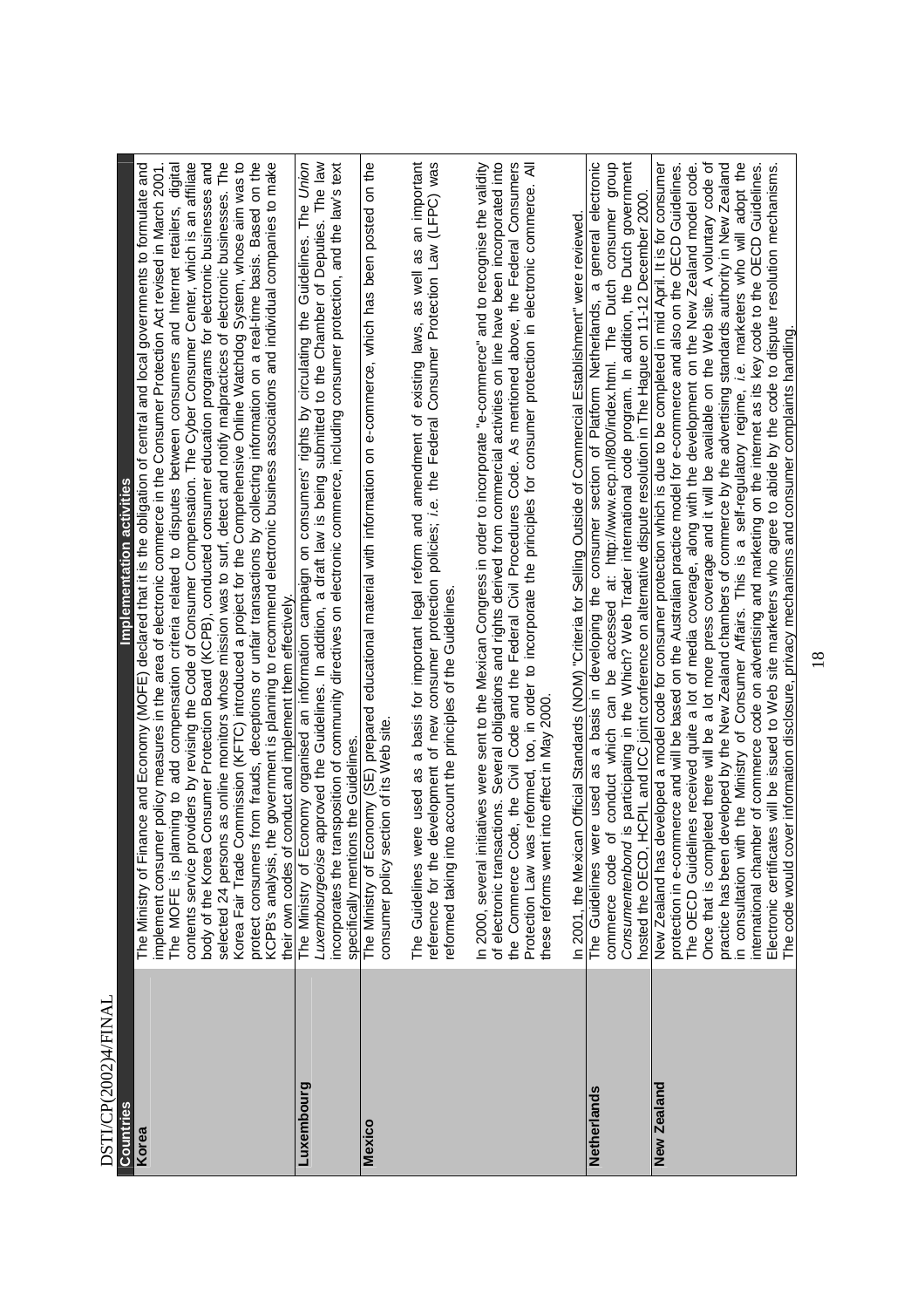|                        | DS I I/CF(2002/4/FIINAL                                                                                                                                                                                                                                                                                                                                                                                                                                                                                                                                                                                                                                                                                                                      |
|------------------------|----------------------------------------------------------------------------------------------------------------------------------------------------------------------------------------------------------------------------------------------------------------------------------------------------------------------------------------------------------------------------------------------------------------------------------------------------------------------------------------------------------------------------------------------------------------------------------------------------------------------------------------------------------------------------------------------------------------------------------------------|
| Countries              | Implementation activities                                                                                                                                                                                                                                                                                                                                                                                                                                                                                                                                                                                                                                                                                                                    |
| Norway                 | 2001. Another act, amending the Marketing Practices Act, prohibit companies from sending electronic mail to<br>In May 2002, the Government presented a new version of the eNorway Action Plan. It is still based on the framework of the<br>is the consumer has previously given permission for the enterprise to do so. This act entered into force on<br>eEurope plan, adjusted to a Norwegian context. An act related to electronic signatures was adopted by parliament and entered<br>into force 1 July<br>consumers unles<br>1 March 2001.                                                                                                                                                                                             |
|                        | electronic marketplace. Norway has<br>introduced consumer information related to the Internet into the school systems in an effort to teach teenagers<br>The National Consumer Council and representatives of business established a voluntary and independent label, N-safe. A<br>common position paper on good practices for trading and marketing on the Internet, developed by the Nordic Consumer<br>With regard to consumer education initiatives, the Consumer Council, in co-operation with the National Centre for Teaching<br>disseminated online shopping tips in its Forbrukerrapporten Magazine both on line and offline.<br>of the<br>basis for the Consumer Ombudsman's monitoring<br>Ombudsman, form the<br>Aids/School-net, |
| Poland                 | EU distance selling directive and the directives on misleading advertising (relevant Polish legal acts came into<br>force in the year 2000). Additionally, the governmental draft act on electronic signature was approved by the Council of Ministers<br>impact on electronic commerce. Legislatively, certain principles of the Guidelines were included in recent legislation. Poland<br>The Office for Competition and Consumer Protection (OCCP) continues to educate business about the Guidelines and their<br>and children about their responsibilities as consumers in the electronic marketplace.<br>implemented the                                                                                                               |
|                        | on electronic payment tools was elaborated in January 2001. In July 2000 the Parliament approved a resolution<br>basis for the information society in Poland. Based on the Guidelines, Consumer Federation developed a leaflet<br>for consumers which clearly delineates online shopping "do's" and "don't's"<br>on establishing a<br>and the draft act                                                                                                                                                                                                                                                                                                                                                                                      |
| Portugal               | information for consultation and downloading. Portugal is planning to disseminate the Guidelines among Portuguese electronic<br>₽<br>The Guidelines were translated into Portuguese, and the Consumer Institute has created a Web site for consumers that provides<br>A national initiative on the information society has started and will specifically focus on electronic commerce.<br>addition,<br>and guidelines. In<br>nal initiative, there are plans to introduce consumer protection principles<br>commerce sites.<br>Within this natio                                                                                                                                                                                             |
|                        | consumer group Deco Pro Teste is participating in the Which? WebTrader international code program.                                                                                                                                                                                                                                                                                                                                                                                                                                                                                                                                                                                                                                           |
| <b>Slovak Republic</b> | Legislatively, e-business will be covered by two separate acts. The first act, on e-signatures, has already been adopted by the<br>Parliament and covers security of e-signatures and the related issues. The second act will cover e-commerce transactions and a<br>draft of the act was submitted to the legislative process in 2002. The aim of the draft act will be to support effective consumer<br>protection in online transactions. The act covers different issues, e.g. definitions, duties of the involved bodies, supervision, etc.<br>The draft act involves implementation of the relevant EU directives as well as the OECD Recommendations and the Guidelines.                                                              |
| Spain                  | setting up a decree ruling against unfair contractual practices and<br>introducing more transparency and efficiency in legal actions. Second, Spain will develop a system to be more aware of<br>consumer complaints concerning consumer online transactions and establish an online contact point to inform consumers of their<br>Under Spain's "Information Society for AII" initiative, the government will focus on three major areas of consumer protection<br>general contractual provisions by<br>9Ve<br>First, it will impr                                                                                                                                                                                                          |
|                        | rights and on legal procedures applying to Internet transactions. And third, the government will create an online contact point for<br>Several<br>covide education on consumers' rights and the legal procedures applying to Internet transactions.<br>governmental departments also are working on a draft electronic commerce law similar to the EU Directive<br>consumers to pr                                                                                                                                                                                                                                                                                                                                                           |
| Sweden                 | beginning of 2001 by the Swedish Consumer Authority. The Swedish government has also given the Authority the assignment to<br>Legislatively, the Guidelines are mostly covered by existing laws in Sweden. The Guidelines were translated into Swedish in the<br>work out an implementation plan for the Guidelines. The assignment is to be accomplished in co-operation with other concerned                                                                                                                                                                                                                                                                                                                                               |
|                        | authorities and consumer organisations. The result will be presented to the government at the end of this year                                                                                                                                                                                                                                                                                                                                                                                                                                                                                                                                                                                                                               |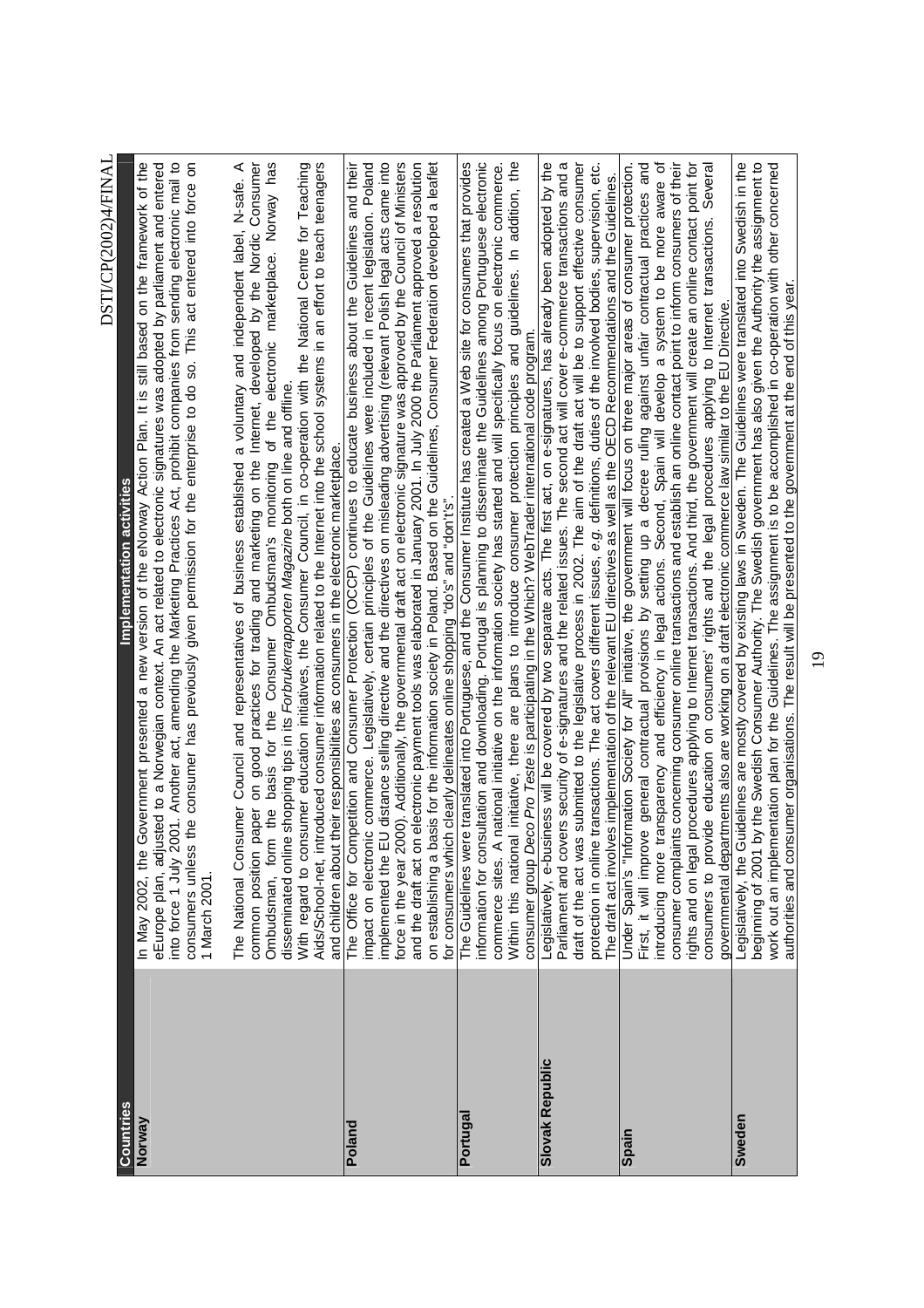| DSTI/CP(2002)4/FINAI  |                                                                                                                                                                                                                                                                                                                                                                                                                                                                                                                                                                                                                                                                                                                                                                                                                                                                                                                                                                                                                                                                                                                                                                                                                                                                                                                                                                                                                                                                                                                                                                                                                                                                                                                                                                                                                                                                                                                                                                                                                                                                                                                                                                                                                                                                                                                                                                           |
|-----------------------|---------------------------------------------------------------------------------------------------------------------------------------------------------------------------------------------------------------------------------------------------------------------------------------------------------------------------------------------------------------------------------------------------------------------------------------------------------------------------------------------------------------------------------------------------------------------------------------------------------------------------------------------------------------------------------------------------------------------------------------------------------------------------------------------------------------------------------------------------------------------------------------------------------------------------------------------------------------------------------------------------------------------------------------------------------------------------------------------------------------------------------------------------------------------------------------------------------------------------------------------------------------------------------------------------------------------------------------------------------------------------------------------------------------------------------------------------------------------------------------------------------------------------------------------------------------------------------------------------------------------------------------------------------------------------------------------------------------------------------------------------------------------------------------------------------------------------------------------------------------------------------------------------------------------------------------------------------------------------------------------------------------------------------------------------------------------------------------------------------------------------------------------------------------------------------------------------------------------------------------------------------------------------------------------------------------------------------------------------------------------------|
| <b>Countries</b>      | Implementation activities                                                                                                                                                                                                                                                                                                                                                                                                                                                                                                                                                                                                                                                                                                                                                                                                                                                                                                                                                                                                                                                                                                                                                                                                                                                                                                                                                                                                                                                                                                                                                                                                                                                                                                                                                                                                                                                                                                                                                                                                                                                                                                                                                                                                                                                                                                                                                 |
| Switzerland           | o created a code of good conduct in order to strengthen consumer confidence. A private initiative, the Normen-Vereinigung (SNV) has launched a project of standards for e-commerce, which includes requirements<br>co-operation in the field of electronic commerce. There also has been work on digital signatures and updating federal laws on<br>The Federal Commission for Consumer Policy issued two recommendations to the Federal Council, one concerning electronic<br>the consumers' trust. The Fédération Romande des Consommateurs (FRC) participated in establishing the Which? Web Trader<br>unfair competition. The Federal Bureau of Consumer Policy has published a report concerning e-commerce which reiterates of<br>code of good conduct for electronic commerce with six other European consumer organisations. In addition, the firm JurisNET<br>one concerning distance selling. It also requested action by the Federal Council to strengthen international<br>managing a commercial website.<br>GmbH has also<br>for creating and<br>commerce and<br>Schweizerische                                                                                                                                                                                                                                                                                                                                                                                                                                                                                                                                                                                                                                                                                                                                                                                                                                                                                                                                                                                                                                                                                                                                                                                                                                                                              |
| Turkey                | The Turkish authorities are adjusting a specific chapter of the current consumer protection law to take into account electronic<br>ne Guidelines.<br>commerce and th                                                                                                                                                                                                                                                                                                                                                                                                                                                                                                                                                                                                                                                                                                                                                                                                                                                                                                                                                                                                                                                                                                                                                                                                                                                                                                                                                                                                                                                                                                                                                                                                                                                                                                                                                                                                                                                                                                                                                                                                                                                                                                                                                                                                      |
| <b>United Kingdom</b> | A UK media campaign followed the adoption of the Guidelines, but most of the United Kingdom's work related to the Guidelines<br>is exemplified in the TrustUK initiative. The government worked with business and consumer organisations to develop a<br>three such codes have been accredited: Web Trader, Direct Marketing Association (DMA), and the Association of British Travel<br>Agents (ABTA). The Which? Web Trader code program was developed and is administered by the consum<br>non-profit organisation, TrustUK, to accredit codes of conduct for electronic commerce, which meet minimum standards and offer<br>protection. Businesses or business organisations that meet the standard are granted a TrustUK label. To date,<br>disseminated online shopping tips in its Which? Magazine both on line and offline.<br>consumers good                                                                                                                                                                                                                                                                                                                                                                                                                                                                                                                                                                                                                                                                                                                                                                                                                                                                                                                                                                                                                                                                                                                                                                                                                                                                                                                                                                                                                                                                                                                     |
| <b>United States</b>  | a public roundtable to explore private sector ADR recommendations and jurisdiction over B2C contracts in the<br>implement the Guidelines. The private sector also has introduced a variety of education initiatives including posting shopping tips<br>and at www.consumer.gov, a Web site maintained by the FTC that provides consumer information from more<br>international co-operation arrangements and engage in multilateral law enforcement co-operation, as called for by the<br>Guidelines. The efforts have included conducting Internet investigations training to teach authorities a<br>prevent Internet fraud, sponsoring Internet surf days, launching econsumer.gov and working with colleagues in the IMSN to<br>event was widely attended by business, government, consumer groups, and academics. In February 2001, the<br>iraft Hague Convention on Jurisdiction and Foreign Judgements. The US private sector also is working to<br>The Federal Trade Commission (FTC) has developed a variety of business and consumer education materials that are available<br>and state government agencies. The United States government has also continued to strengthen and expand<br>promote co-operation and information sharing. For example, the FTC co-ordinated a year-long law enforcement effort targeting<br>the top 10 Internet scams, which involved five federal United States agencies, consumer protection organisations from nine<br>countries and 23 states. Announced in October 2002, the effort involved 251 law enforcement actions against online scammers<br>in "Operation Top Ten Dot Cons." Participants in "Operation Top Ten Dot Cons" included consumer pr<br>Australia, Canada, Finland, Germany, Ireland, New Zealand, Norway, the United Kingdom and the United States. Domestically,<br>consumer redress, the FTC and Department of Commerce held a workshop on alternative dispute resolution in<br>on company Web sites, in banner ads and providing information through links and e-mail responses. In addition, the National<br>Consumers League (NCL) launched education initiatives related to e-commerce, including a "Be E-Wi<br>the FTC has brought more than 230 actions involving Internet fraud.<br>than 135 federal<br>context of the d<br>on its Web site<br>With respect to<br>June 2000. The<br>FTC sponsored |

20